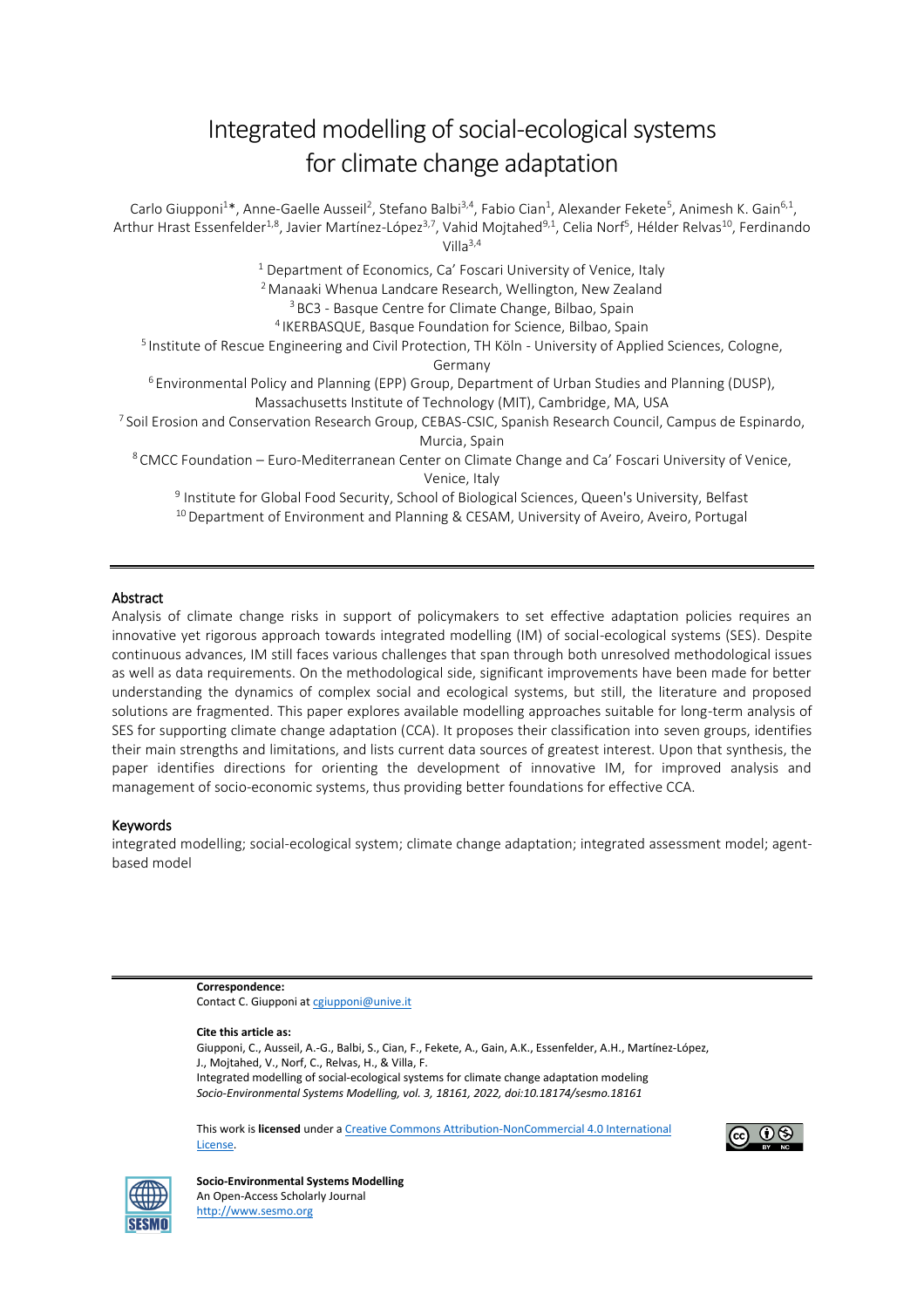# 1. Introduction

We live in the Anthropocene (Crutzen, 2002), the epoch in which human influence on the environment has extended to the global scale, as in the case of anthropogenic radiative forcing of climate (Steffen et al., 2011; Stocker et al., 2013). In the complex Earth System, a comprehensive description of the driving forces of the Anthropocene requires a holistic approach to study the coupled natural and human systems. This includes integrated approaches and accurate monitoring and reporting to decision/policy makers and the general public (Claussen et al., 2002). The traditional disciplinary dichotomy between natural sciences and social and economic ones has to come to an end, in particular for what concerns monitoring, analysis, and modelling of the complex systems emerging from the interaction of natural and human elements.

The complex interconnected processes of the Earth System, such as self-organisation, emergence, and feedback responses, challenge our modelling capabilities, often leading to biased or incomplete results (Folke, 2006; Ratter, 2012). The notion of Social-Ecological Systems (SESs; Adger, 2000; Berkes and Folke, 1998; Dearing et al., 2015; Eakin and Luers, 2006; Gain et al., 2020; Holling and Gunderson, 2002; Liu et al., 2015; Walker et al. 2006) provides a logical context for a holistic, integrative approach to this challenge. The SES can be defined as a complex dynamic system that includes people and nature, and continuously changes in response to internal or external pressures (Schlüter et al., 2014). Internal pressures may emerge from the behaviour of their socioeconomic (e.g. demographic changes) and ecological components (e.g. natural climate fluctuations), or the combination of both (e.g. human-induced climate change), while the interactions between different SES and macro scale drivers enact external pressures.

Global changes expose SESs to stresses which are accelerating over time (Steffen et al., 2015), thus imposing the need to guide adaptation to evolving conditions of both human and ecological components of the ecosystem. International guidance frameworks, such as the Sustainable Development Goals (SDGs) of the UN Agenda 2030, or the Sendai Framework for Disaster Risk Reduction endorse long-term monitoring and policy efforts to enable climate change mitigation and adaptation measures, and the management of risks from natural disasters. The implementation of climate change adaptation (CCA), with its varying combinations of planned and autonomous actions, is one of the greatest challenges for SESs in the coming decades and also a challenge for integrated modelling aimed at simulating SES behaviour (Adams, 2021; Sansilvestri et al., 2020; Walker et al., 2002).

Models are indispensable tools to support CCA and the policy-making process (Harris, 2002; Gain et al., 2020), because they enable the investigation of complex system behaviour not only in past and current conditions, but also in the future, through scenario analysis (de Vries 2001; 2007). To be useful for CCA, models must be capable of dealing with SES complexity, characterised by human-nature and human-society interrelationships, nonlinearity, and feedback loops (Gain et al., 2021). More and more CCA studies adopt a conceptual framework deriving from the literature on disaster risk reduction (DRR), which focuses on climate risks resulting from the interactions among climatic hazards, exposed receptors (e.g. people, buildings, infrastructures, etc.), and the socio-economic and environmental vulnerabilities of the SES (Giupponi and Biscaro, 2015).

SES integrated modelling (IM) for CCA is not substantially different from IM for other purposes, in terms of tools and data needs, but it requires specific capabilities for (i) simulation of a variety of interacting multi-scale elements and endogenous phenomena (ecosystem dynamics and human activities); (ii) consideration of multiple exogenous drivers (in particular climate and macro-economic trends and scenarios); and (iii) reliable simulations over long periods (e.g. 30-50 years or more). Lack of such capabilities may limit the potential for exploration of possible adaptation pathways and lead to short-sighted or wrong decisions (Essenfelder et al., 2018; Pande and Sivapalan, 2017; Di Baldassarre et al., 2013), eventually leading to maladaptation, i.e. increasing vulnerability to climate-related risks, at present or in the future (Noble et al., 2014). For example, some farmers from Zimbabwe offset climate uncertainty by increasing pesticide use, which destroys beneficial insects, and consequently makes the condition worse (UNEP, 2019).

Indeed, the uncertainty arising from the complexity of SES and the interactions between hazards, exposed receptors and SES vulnerability is one of the main challenges for planning CCA strategies and measures (Fedele et al., 2019; de Jong & Kok, 2021). Even more challenging is the need to consider not only planned adaptation (i.e., the one typically defined with public or private ad hoc plans), but also autonomous adaptation actions implemented by individual agents, such as farmers revising cultivation practices (e.g., switching irrigation systems or cropping patterns) within their farms (Pérez-Blanco et al., 2021). From a modelling perspective,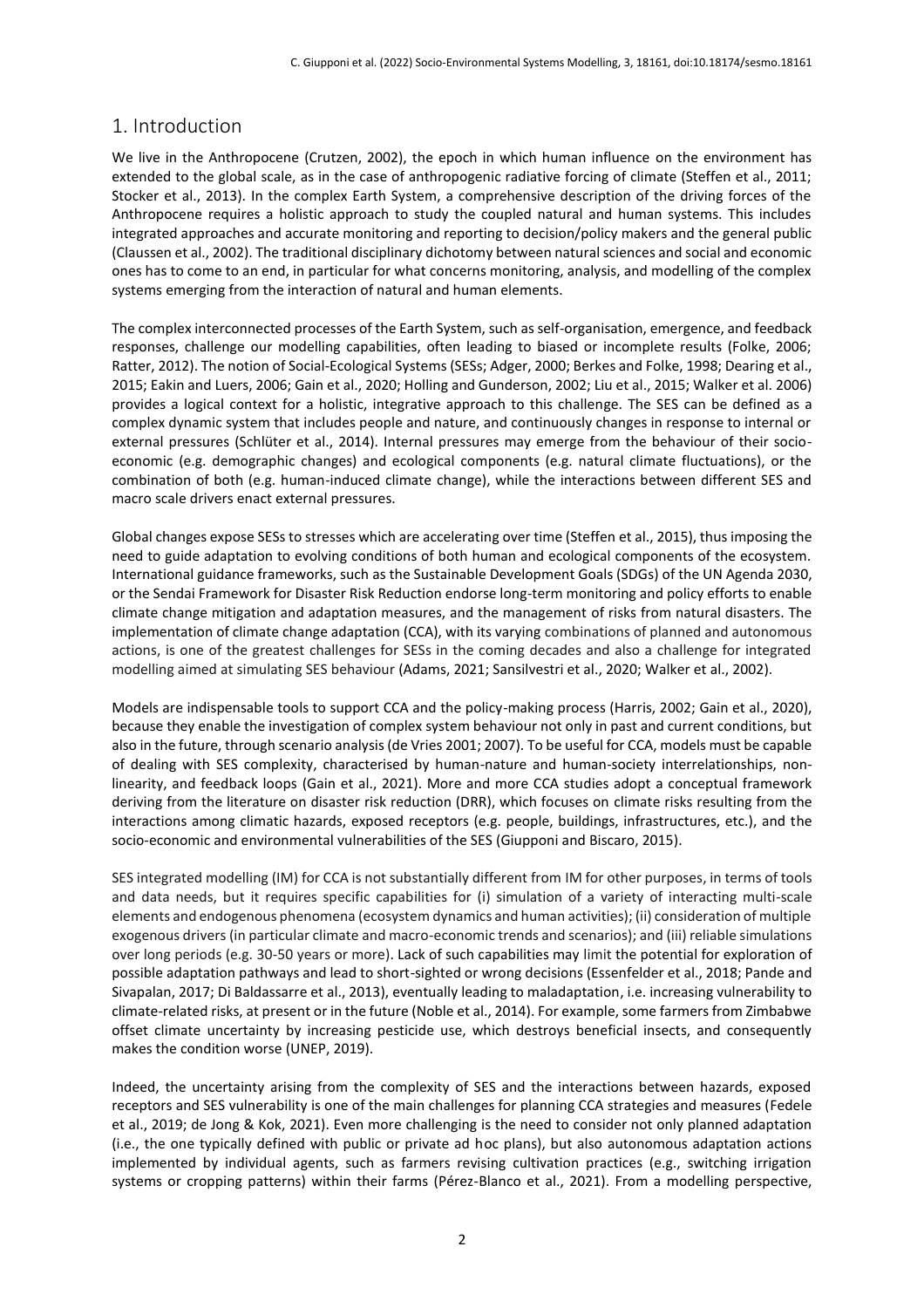capturing autonomous CCA requires methodologies that can consider the behaviour of agents at adequate granularity. It also needs to address their self-organisation and the consequences from fine-grained behaviours on system-wide phenomena (i.e., following the previous example, the emergence of system-wide phenomena, such as variations in the supply of agricultural commodities and thus their prices, as a consequence of autonomous individual adaptations such as the substitution of water demanding crops with drought-resistant ones).

Modelling of CCA to explore SES behaviour under the effects of exogenous drivers (including climate policies) requires consideration of both the planned and the autonomous components and thus the integration of various modelling components (Brown and Rounsevell, 2021). It also requires a long-term perspective to include the consideration of the effects of drivers of climate change and social inertia (Bourne et al., 2016). In this context, Integrated Models (Giupponi et al., 2013) are tools allowing us to analyse and prove interrelations between human and natural systems. IM techniques can be applied to various aspects of climate change, for instance, biophysical relationships for understanding the causal mechanisms controlling the relationships between ecosystem productivity and species richness (Grace et al., 2016), or water-energy-food nexus relationships (Miralles-Wilhelm, 2016).

Models for each discipline and/or system employ different "metaphors" for the system's structure (e.g. processbased vs. empirical, probabilistic vs. deterministic, spatial vs. non-spatial, continuous vs. discrete time etc.) (Hollowed et al., 2020). In this sense, models can be seen as brittle monoliths, relatively easy to disassemble into their parts, but hard to reassemble into an integrated, methodologically sound and easily actionable approach. This difficulty stems from multiple factors, including the need for an easily communicable overarching conceptualisation, which is hampered by the diversity of the paradigms adopted, and the difficult engineering of model coupling at different scales and representations. As a result, it remains difficult to combine models incarnating different paradigms across the lifecycle of a study. Integrating architectures and modelling standards, such as OpenMI, (Moore and Tindall, 2005) have been proposed, but with limited adoption and impact in the long term.

Recently, Elsawah et al. (2020) explored socio-ecosystem modelling and identified eight grand challenges researchers face today that need to be overcome to accelerate the development of SES modelling, ranging from epistemological issues to uncertainty, scales and data types and sources. This paper develops upon the cited paper of Elsawah and others, and in particular on the two challenges related to representing the human dimension in SESs and furthering the adoption of SES modeling on policy, with a focus on CCA. There are three main objectives of this paper: (i) survey and analyse currently available modelling solutions and available data sources that could be useful for the long-term analysis of SES for CCA; (ii) identify the main knowledge gaps and modelling challenges; and (iii) envision a way forward for enhanced IM, improved analysis and management of natural resources and socio-economic systems, and better foundations for the sustainable management of SESs and effective CCA. Developing upon the current state of the art, this paper intends to offer a baseline of orientation for fellow researchers from the fields related to SES modelling who are interested in connecting their methods with current CCA research and for CCA experts interested in opportunities and research gaps in integrated modelling.

An overview is provided of integrated modelling and its capabilities and constraints, which emerged from the discussions conducted remotely within the group of co-authors, consolidated through two rounds of literature review. In the first we searched the Scopus Database for the presence of specific terms of interest in titles, abstracts and keywords of articles and review papers of any time. The paucity of the results confirmed the interest and novelty of the topic. The query targeted papers dealing with integrated modelling and climate change adaptation and socio-ecosystems, and resulted in 9 papers only<sup>1</sup>. Among them, interesting studies are those conducted in New Zealand by Kalaugher et al. (2013) who integrated bottom-up qualitative research with top-down quantitative research by using a mixed-method approach for an adaptation study in the dairy sector. By drawing on theories from ecosystem services, climate change adaptation and sustainability science, Brink et al. (2016) developed an analytical framework for the urban ecosystem-based adaptation (EbA). Wabnitz et al. (2018) applied a quantitative social-ecological model to explore policy scenarios involving tourism, marine

 $\overline{a}$ 

<sup>1</sup> The query in Scopus Advanced Search was: TITLE-ABS-KEY ( integrated AND model\* AND ( "climate change adaptation" OR CCA ) AND ( socioecosystem OR ( soci\* AND ecolog\* AND system ) ) AND ( LIMIT-TO ( DOCTYPE , "ar" ) OR LIMIT-TO ( DOCTYPE , "re" ))). Last access on 9 September 2021.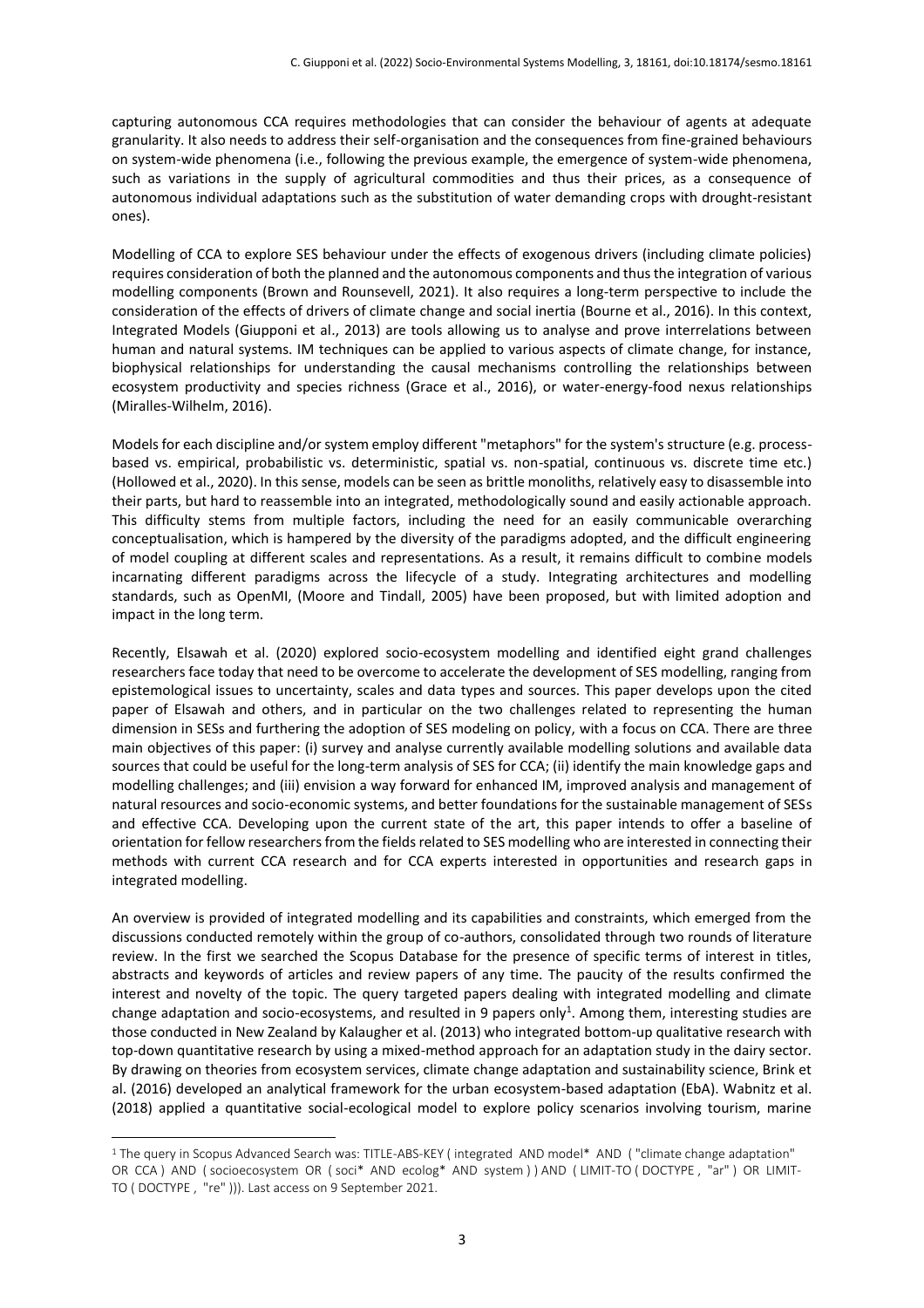conservation and local food security for Palau. Koenigstein et al. (2016) integrated stakeholder perceptions of ecological changes with the current state of scientific knowledge, to investigate the marine-human system under climate change and identify societal adaptation options for the Barents Sea and Northern Norwegian Sea region. Overall, the results of literature search corroborated the idea of this paper, showing that that a part from a few examples of SES integrated modelling, the research in the field of integrated modelling of SESs for CCA is not adequate.

The paper is organised following the three main objective. In the following section we analyse the constituent elements of SES modelling in the context of CCA, we survey available modelling solutions, we provide a proposal for a classification of modelling approaches in seven classes with different coverage of SES constituent elements, and we present an overview of possible sources of input data. In section 3 we analyse the main modelling challenges in this field, confronting data availability and modelling capacity, presenting open issues in the integration of socioeconomic and environmental data at different scales together with those related to uncertainty management and validation, with reference to CCA studies. Section 4 explores the way forward for enhanced IM, in particular for what concerns the simulation of human interactions, which are crucial in CCA, the potentials offered by unconventional data sources and new technologies. Section 5 concludes the paper and identifies ways forward of greater interest.

# 2 Constituent elements for integrated modelling of social-ecological systems

### 2.1 Models to support the adaptation of social-ecological systems

The long-term analysis of SESs for effective adaptation to climate change (CCA) is a truly interdisciplinary problem that requires the integration of data and methods from environmental, social and computer sciences at multiple scales. Currently, a variety of models can be used to model SESs for supporting adaptation, many of which, however, were not developed for this objective. We have categorised the models into seven different classes. Table 1 summarises the strengths and limitations of models in each class.

The table includes models that are mainly focused on the natural systems – Biophysical Process-Based Models (BPBMs), Earth System Model (ESMs), Dynamic Global Vegetation Models (DGVMs), and Global Circulation Models (GCMs) – as well as those that target more directly the social system – Computable General Equilibrium models (CGEs) and Agent-Based Models (ABMs). In addition, Integrated Assessment Models (IAMs), have the ambition to describe and simulate both the human and the natural systems. In Figure 1 we present a graphical description of the SES with areas covered by the various model classes and their intersections.

Global Circulation Models (GCMs) have been developed when weather forecasting was a major research focus, leading to the research of a deeper understanding of the general circulation of the atmosphere (Phillips, 1956). As the understanding of the climate system has increased along with computational power, GCMs developed both in terms of process details and of spatial-temporal resolutions. The current generation of GCMs, grounded in well-established physical laws, both theoretically and empirically, is capable of reproducing many of the natural processes that are part of the climate system, such as large-scale temperature and precipitation patterns, and seasonal and periodical weather oscillations (Reichler and Kim, 2008).

The climate, however, is not an isolated system and a product of physical and chemical processes only. Accordingly, future projections made under these forcings alone might prove to be both myopic and misleading when evaluating CCA actions; instead, the biosphere (considering the interaction of biotic and abiotic factors) should also be taken into account when projecting future climatic pathways (IPCC, 2001a).

Biophysical Process-Based Models (BPBMs; Martin et al., 2013) and Dynamic Global Vegetation Models (DGVMs; Krinner et al., 2005) are focused on primary production and use mathematical formulations to represent dynamic processes of vegetation, in natural (DGVMs), or anthropic (BPBMs) ecosystems, under the effects of climate variables of and biogeochemical cycles and – in the case of BPBMs – of human management. Earth System Models (ESMs) seek to close the gap between geophysical and biological processes when simulating the climate system by incorporating processes simulated within DGVMs and BPBMs at the level of the whole biosphere, thus modelling the state of regional and global climate under a wide variety of conditions. ESMs (Scheiter et al., 2013) are more integrative models than GCMs since they integrate interactions between the biosphere and the climate (Figure 1). However, ESMs are generally designed in such a way that human influence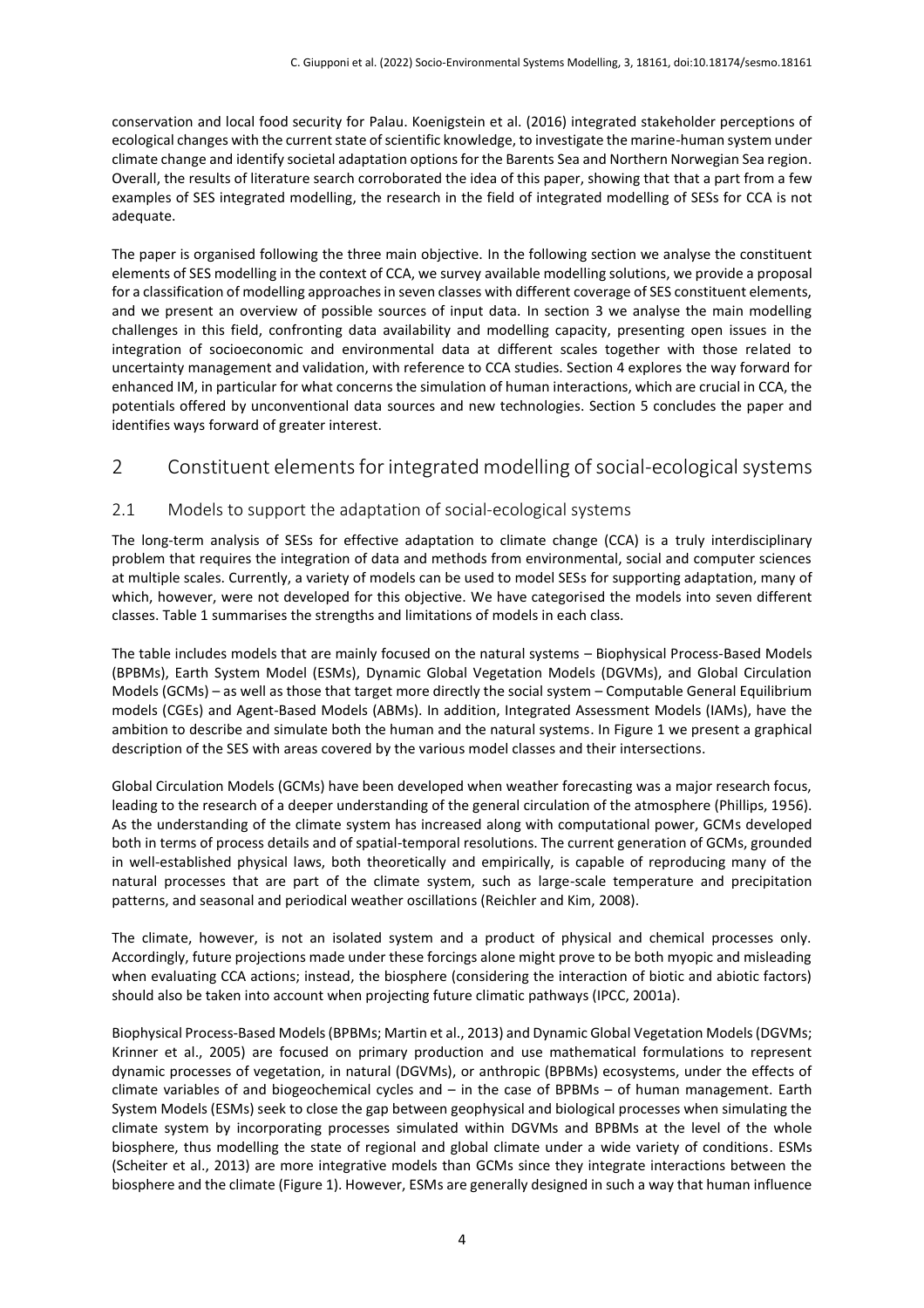on the natural system is considered as an external driving force, leading Claussen et al. (2002) to suggest that a better definition for this class of models would be "Natural Earth System Models".

| Table 1: Classes of integrated models and their strengths and limitations for being used in support to CCA. |  |
|-------------------------------------------------------------------------------------------------------------|--|
|-------------------------------------------------------------------------------------------------------------|--|

| Model<br><b>Class</b> | Model<br><b>Class Name</b>                     | <b>Description</b>                                                                                                                                                                                                                                                                                                     | <b>Strengths</b>                                                                                                                                                                                                                | <b>Limitations</b>                                                                                                                                                                                                                         | Main<br><b>References</b><br>and Reviews                                                                                              |
|-----------------------|------------------------------------------------|------------------------------------------------------------------------------------------------------------------------------------------------------------------------------------------------------------------------------------------------------------------------------------------------------------------------|---------------------------------------------------------------------------------------------------------------------------------------------------------------------------------------------------------------------------------|--------------------------------------------------------------------------------------------------------------------------------------------------------------------------------------------------------------------------------------------|---------------------------------------------------------------------------------------------------------------------------------------|
| <b>BPBM</b>           | Biophysical<br>Process-<br>Based<br>Model      | BPBMs are defined as<br>biophysical models (e.g.<br>Landscape, Agro-Ecosystem<br>and Eco-Hydrological<br>models) relying on the<br>usage of mathematical<br>formulations to represent<br>key dynamic processes<br>affecting particular physical<br>or biophysical processes.                                           | Landscape/regional<br>scale is appropriate for<br>most decision-makers.<br>Linking between BPBM<br>becomes possible (e.g.<br>hydrologic and crop<br>models) to assess<br>climate change<br>scenarios and<br>adaptation options. | Lack of intrinsic human<br>system representation<br>(e.g. farmers decision<br>on land as dynamic<br>feedbacks).                                                                                                                            | (Martin et al.,<br>2013; Turner<br>et al., 2016;<br>Rosenzweig<br>et al., 2014;<br>Gupta et al.<br>2019; van<br>Oijen et al.<br>2018) |
| <b>DGVM</b>           | Dynamic<br>Global<br>Vegetation<br>Model       | Models capable of simulating<br>the dynamics of potential<br>vegetation and its associated<br>biogeochemical and<br>hydrological cycles as a<br>response to shifts in climate<br>(Scheiter et al., 2013).                                                                                                              | Strong capabilities to<br>simulate the behaviour<br>of vegetation under the very sophisticated on<br>effects of<br>biogeochemical and<br>hydrological cycles and<br>climate.                                                    | Lack the human<br>decision-maker and not 2017;<br>the agricultural side to<br>model the breadth of<br>management decisions<br>in adaptation.                                                                                               | (Fisher et al.,<br>Krienner et<br>al., 2005)                                                                                          |
| <b>ESM</b>            | Earth<br>System<br>Model                       | Models that integrate the<br>interactions of atmosphere,<br>ocean, land, ice, and<br>biosphere to estimate the<br>state of regional and global<br>climate under a wide<br>variety of conditions<br>(Stocker et al., 2013).                                                                                             | High level of<br>integration to better<br>represent the<br>biochemical<br>processes and<br>feedbacks between<br>climate and land<br>systems.                                                                                    | Limited representation<br>of agricultural systems:<br>e.g. need for better<br>inclusion of irrigation,<br>carbon and GHG fluxes,<br>management practices<br>(sowing dates, rotations<br>$etc.$ ).                                          | (McDermid et<br>al., 2017;<br>Weigel et al.,<br>2021)                                                                                 |
| <b>GCM</b>            | General<br>Circulation<br>Model                | Physical law-based models<br>rely on the mathematical<br>formulation to compute the<br>general circulation in the<br>atmosphere, ocean,<br>cryosphere and/or land<br>surface systems (IPCC,<br>2013).                                                                                                                  | Can be used to make<br>projections about<br>future climate and<br>the knowledge gained<br>can contribute to<br>policy decisions<br>regarding climate<br>change                                                                  | The global scale is not<br>appropriate for<br>considering<br>human/social<br>adaptation that occurs<br>at a local scale                                                                                                                    | (Cess et al.,<br>1990; Khan et<br>al. 2018;<br>Warszawski<br>et al., 2014)                                                            |
| <b>CGE</b>            | Computabl<br>e General<br>Equilibrium<br>model | Class of economic models<br>that focus on economics<br>and market trends as a<br>result of modelling<br>behaviour of representative<br>economic agents upon<br>microeconomic principles.<br>Commonly used to assess<br>the impact of economic,<br>policy or climate shocks on<br>the economic system (IPCC,<br>2001b). | Allows to look at social<br>decisions based on<br>economic profitability<br>and investigate climate<br>policies.                                                                                                                | Focus only on the<br>economic system.<br>No feedback human-<br>natural system.<br>The spatial scale (i.e.<br>regional/national level)<br>may not be compatible<br>with the scale of<br>natural phenomena<br>happening at a local<br>scale. | (Calzadilla et<br>al., 2016;<br>Duan et al.,<br>2019; Foure<br>et al., 2020)                                                          |

*(Table continued on next page)*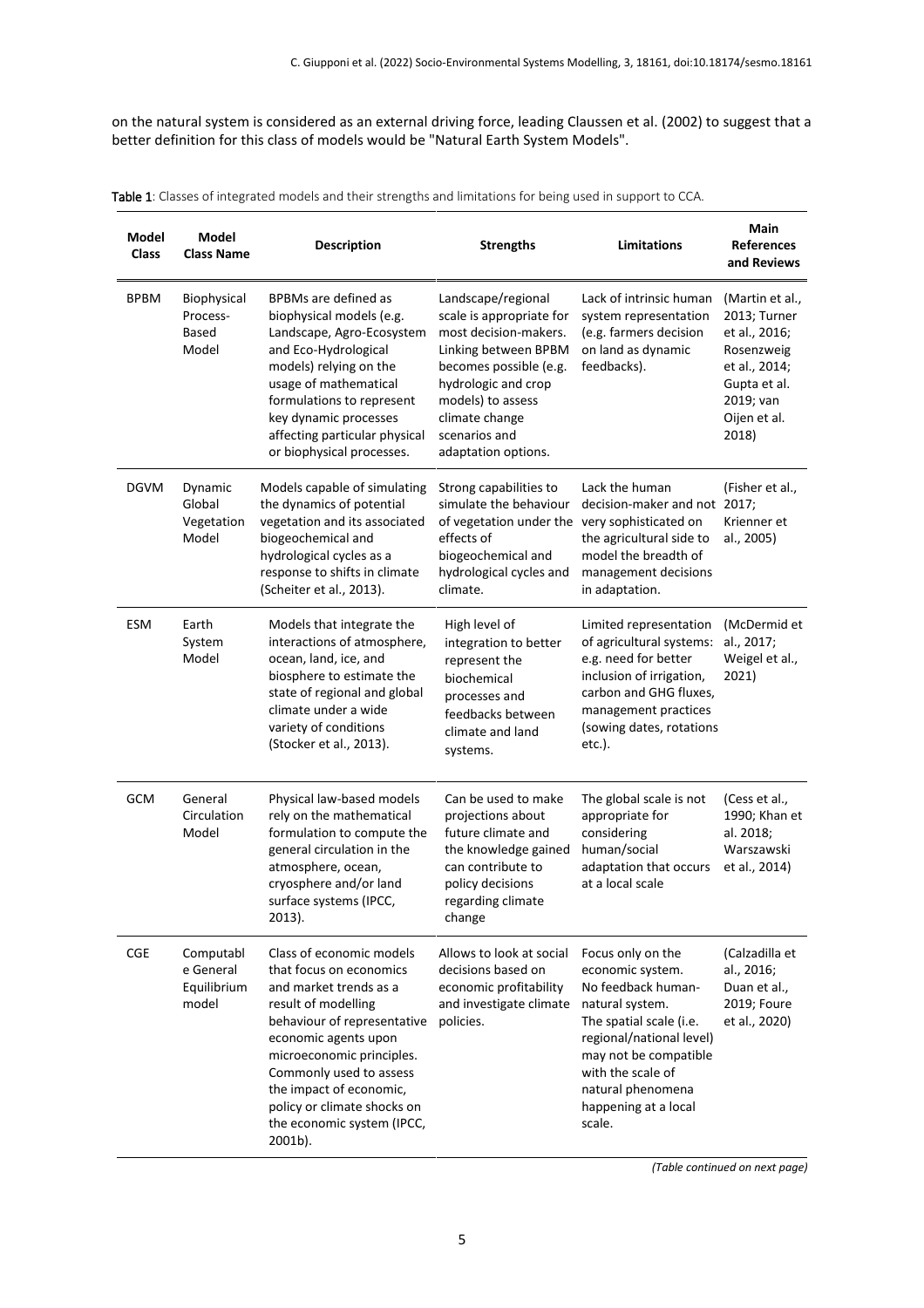| Model<br><b>Class</b> | <b>Model Class</b><br>Name        | <b>Description</b>                                                                                                                                                                                                                                                                                                       | <b>Strengths</b>                                                                                                                                                                                                                                                                          | <b>Limitations</b>                                                                                                                                                                                                                                                                                                                                 | Main<br><b>References</b><br>and Reviews                                                                                   |
|-----------------------|-----------------------------------|--------------------------------------------------------------------------------------------------------------------------------------------------------------------------------------------------------------------------------------------------------------------------------------------------------------------------|-------------------------------------------------------------------------------------------------------------------------------------------------------------------------------------------------------------------------------------------------------------------------------------------|----------------------------------------------------------------------------------------------------------------------------------------------------------------------------------------------------------------------------------------------------------------------------------------------------------------------------------------------------|----------------------------------------------------------------------------------------------------------------------------|
| ABM                   | Agent-Based<br>Model              | Class of models that allows<br>the simulation of<br>heterogeneous agents, with<br>their behavioural<br>complexity, the<br>interdependencies among<br>them, and their<br>organisational capabilities.<br>In the field of CCA they are<br>mainly used to simulate<br>human societies exposed to<br>climate change impacts. | Can simulate adaptive<br>behaviour at the<br>individual, or<br>community level,<br>considering also<br>individual and mutual<br>learning, thus providing<br>a realistic<br>representation of the<br>system and allowing for<br>exploration of emergent transferability and<br>properties. | Validation - if possible -<br>is very challenging.<br>Complicated calculation<br>processes, applied to<br>the multitude of agents<br>at play, with limits in<br>transparency and<br>communication. Very<br>much case-specific,<br>with limited<br>replicability.                                                                                   | (Arneth et al.,<br>2014; Balbi<br>and Giupponi,<br>2010)                                                                   |
| <b>IAM</b>            | Integrated<br>Assessment<br>Model | Models that include an<br>economic growth, a<br>damage, and a climate<br>module (IPCC 2001b). They<br>are used to assess the costs<br>of climate protection by<br>integrating both the<br>economic and biophysical<br>systems, and by considering<br>the interactions between<br>them.                                   | A holistic view of the<br>world, with several<br>interacting modelling<br>components and<br>efforts, is designed to<br>improve interactions<br>between<br>human/natural systems.<br>Allows scenario<br>exploration for<br>adaptation options.                                             | Uncertainty<br>propagation. The ease<br>of use is decreasing as it et al., 2017;<br>becomes more expert-<br>driven.<br>Coarser resolution in<br>time and space creates<br>challenges around<br>multi-scale processes.<br>Heavy assumptions for<br>the economic model.<br>Over-simplification of<br>biophysical processes<br>and land use patterns. | (Ewert et al.,<br>2015; Kling<br>Metcalf &<br>Stock, 2017;<br>Metcalf &<br>Stock, 2015;<br>Shiraki &<br>Sugiyama,<br>2020) |



Figure 1: The economic and ecological systems nested in the socio-ecosystem in connection with the climatic system, with their main elements and relationships and the identification of the areas covered by the seven IM classes of Table 1.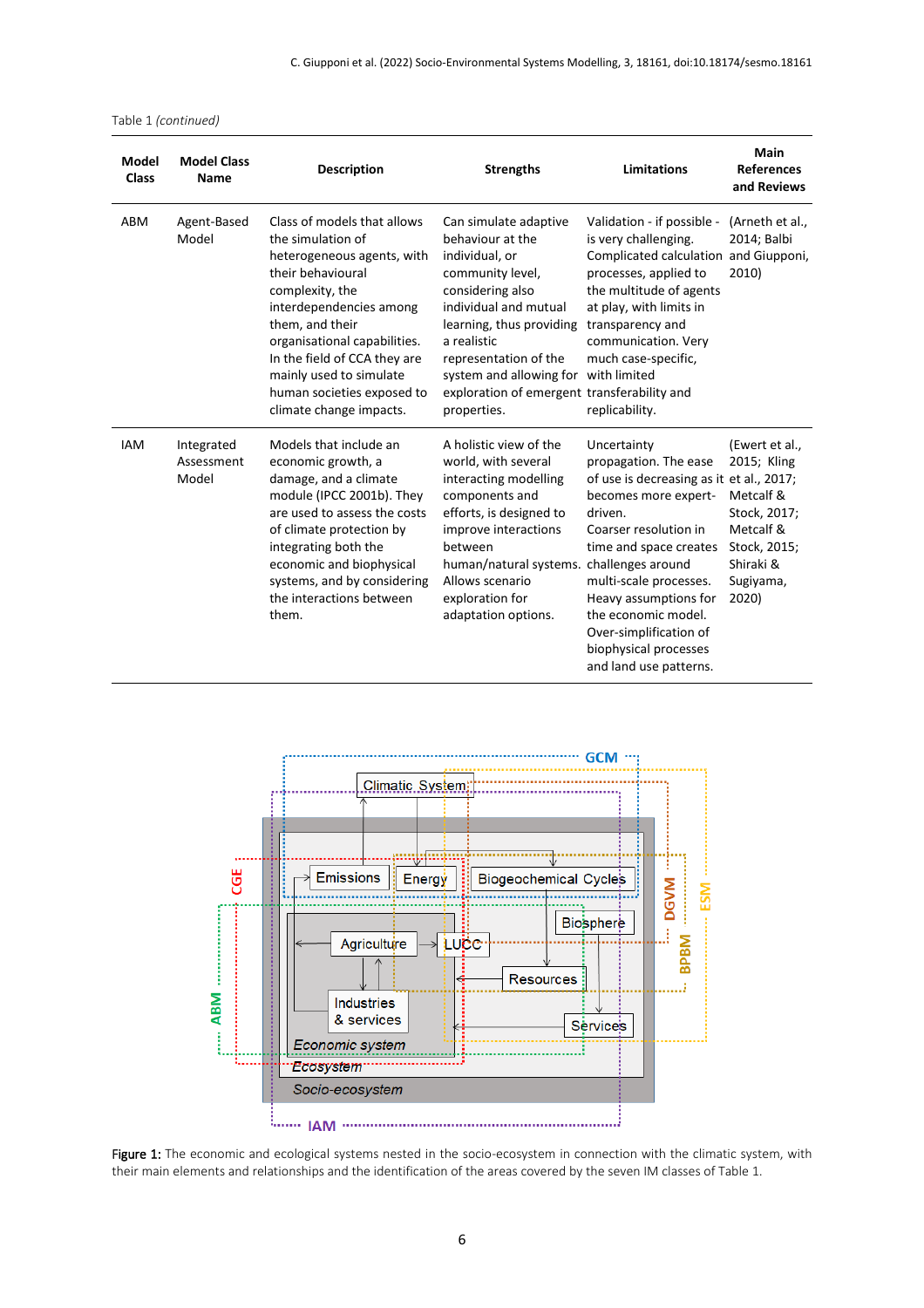The inter-relationships between people and nature are dynamic and continuously change in response to internal or external pressures (Schlüter et al., 2014). Major feedbacks between human and nature systems need to be considered in the modelling of SESs (Palmer and Smith, 2014). Population growth and urbanisation (Satterthwaite, 2009), migration (Black et al., 2013) and conflict (Hsiang et al., 2013) will all compound reactions to global climate change. Intrinsically, agricultural systems represented in ESM also assume that there is no local adaptation from farmers. ESMs assume that pressures coming from human systems are only external forcing to natural systems is therefore a strong limitation of this class of models (Ellis and Ramankutty, 2008).

CGE models have been widely used for the analysis of international climate policy questions at a macroeconomic level due to their capability of integrating the interactions among several economic sectors (Bernstein et al., 1999; Hertel et al., 2009; Matsumoto and Masui, 2011; Rutherford, 1999). Duan et al. (2019) and Babatunde et al. (2017) have provided a comprehensive survey of a wide range of CGE models that were developed for climate change studies across different geographical regions and economic sectors. CGE models have been used to study a variety of topics ranging from energy (renewable and efficiency), emissions (trading and reduction) to carbon (tax, storage, and capture). Initial CGE models in the 1990s were mainly static and incapable of capturing climate change dynamics. Recursive dynamic and full dynamic CGEs were later applied to climate mitigation (Kompas et al., 2018), but criticism has been raised for their myopic view about the future (Babatunde et al., 2017). Generally, CGE models are structurally complex, consisting of a detailed set of equations defining several economic sectors of the human components of an SES system. They are assuming representative and aggregated production functions and consumers' utility functions (Arigoni Ortiz and Markandya, 2009), full rationality of those two groups of agents, complete markets, perfect information, and optimality of decisions. Therefore, they contain a large number of input variables and parameters to be quantified across the globe to provide outputs that are usually at a national to regional scale. In that, they are often defined as top-down models. Both their assumptions and their needs in terms of inputs have led to criticisms and questioning within the economics and policy analysis communities, in particular when they are used for exploring long-term scenarios driven by global changes. Moreover, due to their lack of representation of the natural system, CGE models, in the context of CCA modelling, may not be able to estimate the costs of adaptation strategies by failing to capture the social costs of externalities and feedbacks occurring in the natural system.

ABMs have emerged as a way to improve modelling of complex systems' behaviour from the bottom-up (Balbi and Giupponi, 2010), and have been used to help explore CCA strategies. A growing body of literature seems to agree that agent-based modelling is a flexible but computationally intensive methodology that has the power to encapsulate (1) the heterogeneity of the modelled components, (2) their behavioural complexity, (3) the multilevel interdependencies among them, and (4) their organisational capabilities (O'Sullivan, 2008; Arneth et al., 2014). The main advantages of ABMs for the analysis of climate change are the abilities to take into account adaptive behaviour at the individual or system level and to introduce a higher degree of heterogeneity resulting in a more realistic representation of the system, compared to equilibrium-based models (Balbi and Giupponi, 2010). However, ABMs have also several limitations some of which are particularly relevant for integration purposes. Individually developed and stand-alone ABMs are very often complicated artefacts (Bradhurst et al., 2016; Filatova et al., 2013) that ingest a wide set of different datasets combining them into calculation processes, applied to the multitude of agents at play. While modelling frameworks in other fields, such as land use and land cover change (LULCC), may be shared widely by researchers (consider for example the CLUE or FEARLUS models; Verburg et al., 2002; Izquierdo et al., 2003), ABMs appear more difficult to coalesce under a common approach, due to the particular and case-specific assumptions made by each author (Bell et al., 2015). Notwithstanding the significant progress in development and communication protocols (e.g. Müller et al., 2014), still, too often ABMs appear as black boxes. In addition, it is difficult to reuse them due to the lack of developing common codes that nest multiple models (Topping et al., 2010; Innocenti et al., 2020). Additionally, and even more importantly, those ABMsthat aim to have some empirical value are difficult to validate statistically (both individual-level rules and system-level outcomes should be tested). Researchers tend to focus on sensitivity analysis (Bell, 2017) and qualitative comparisons with observed social phenomena, often because of a lack of available data, opening the door for uncertainty and misuse.

When it comes to the integration of separately developed ABMs with ecological models, challenges increase. One main difficulty is scaling mediation: agents constrained to exist within a bounded spatial and temporal context and granularity might need to interact with other agents bound to other spatial-temporal constraints.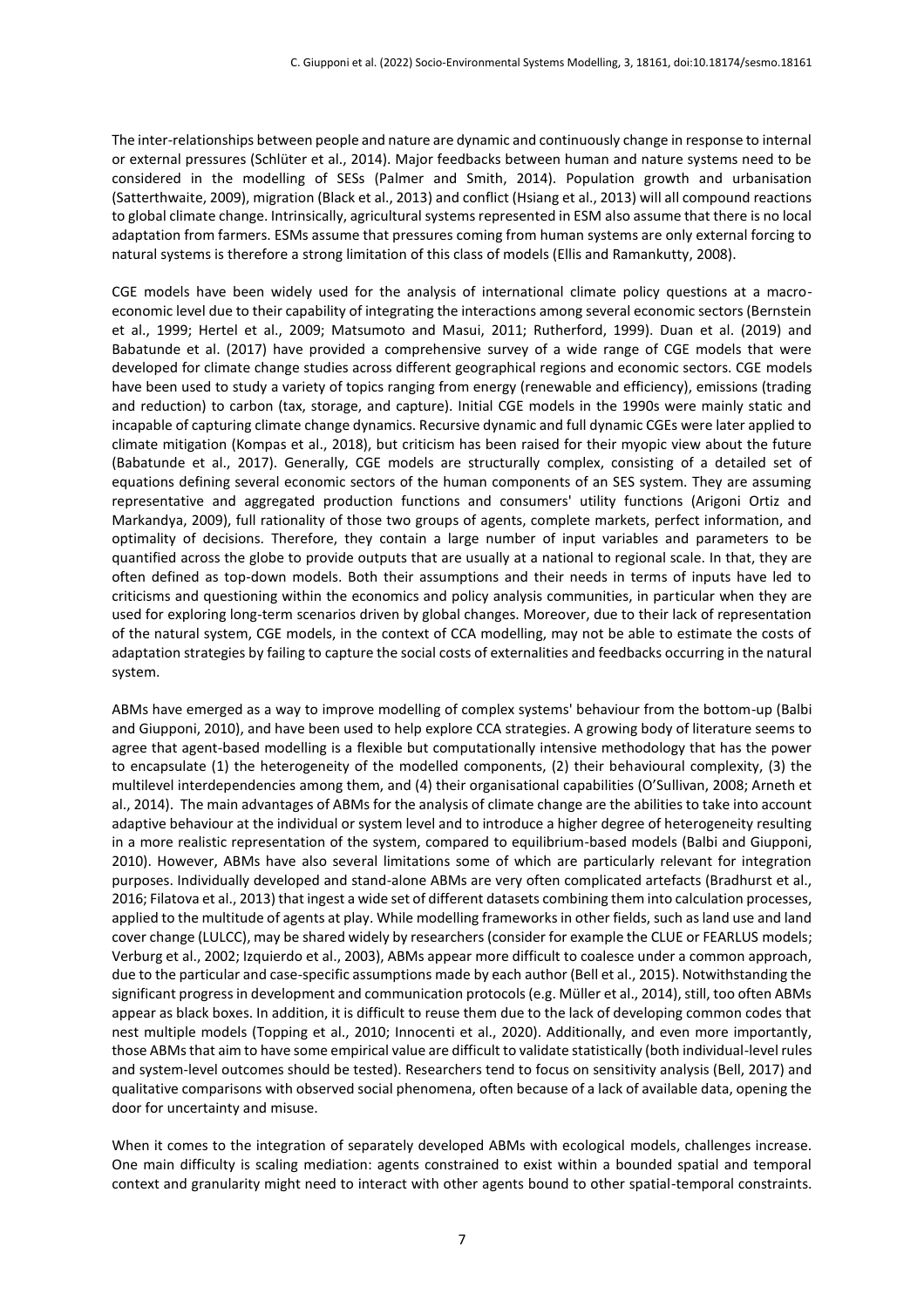For example, human agents are often modelled using daily time steps while ecological agents and processes might require finer or coarser time scales. Thus, from a technological point of view, integrating models with agents represented at different scales requires uncommon features in existing modelling platforms, and only experienced model developers with competencies in all the domains at play can manually integrate different modelling components (Voinov and Shugart, 2013). However, even when these technical difficulties are solved, aggregation and propagation of errors due to scale mismatch remain difficult to quantify, as in any other modelling approach, and have the potential of significantly affecting the uncertainty in the results.

Integrated Assessment Models (IAM) are commonly used for assessing strategies to address climate changerelated issues, and in particular to analyse interrelations of climate with its societal impacts, e.g. identifying alternative adaptation actions. IAM consider the integrative nature of the earth and human systems, providing techniques that economists use to analyse expected costs and benefits of climate policies (Ackerman et al. 2009), for instance by cost-effectiveness, cost-impact, or cost-benefit framing (Dowlatabadi, 1995). Their strength resides mainly in the integration of potential feedback loops between the human and the natural system (Figure 1). IAM are typically not designed to create new insights on climate science issues; their value is in understanding and projecting the interaction between the climate and the economic systems for policy development and evaluation (van Vuuren et al., 2011). They are very useful tools for raising awareness and testing future scenarios at the regional and national scale (Jägeret al., 2015), enabling the creation of a space for discussion with different groups of stakeholders (Harrison et al., 2016). However, since the interrelationships between the human and natural systems are extremely complex, simplifications are usually necessary, and some of which may shadow either natural or human phenomena. As in any modelling exercise, simplifications should be avoided in the representation of core adaptation phenomena. For example, McDermid et al. (2017) pointed out that incorporating irrigation as an adaptation measure is a key model development required for an accurate simulation of agroecosystems, with consideration of feedback loops on both water and human systems, but the full amplitude of adaptation measures that are available at a local scale may not be reflected (Patt et al., 2010).

As another challenge, information on damages due to climate is always incomplete (Ewert et al. 2015). Besides, IAMs are still limited to looking at other socio-economic elements such as impacts on demographics, job loss/opportunities or socio-cultural factors that may be either influential or affected. Some global models such as the latest IMAGE release (Stehfest et al., 2014) are starting to consider long-term impacts on human development (food consumption, water supply and sanitation). However, model representation is less developed for the human system, compared to the physical system. Technical adaptation measures such as carbon tax adoption can therefore be evaluated as policy options, but not others such as R&D or governance systems. This highlights the limitation of current IAMs on the understanding of societal factors.

With the scenario settings from IPCC AR5 (O'Neill et al., 2014), shared socioeconomic pathways (SSP) are providing a framework to explore future alternative and plausible scenarios for the future evolution of our society and economy. These have been categorised by the IPCC along with challenges to both mitigation and adaptation and they represent fundamental references for adaptation modelling, to provide comparability of results obtained in different locations. Representative concentration pathways (RCPs) are typically giving space to models relating to climate change risks. SSPs are referring to the exposure, sensitivity and adaptive capacity of socio-economic systems under the effects of climate change and the related policies. As we move towards more integration between human and natural systems, interdisciplinarity between domains such as economic modelling, biophysical modelling, and social science must become prevalent. Moreover, SSPs have been developed on a global scale, and to provide country-relevant detail to understand climate change risks at the national and local scales. Methodologies to downscale storylines from global to national scale should be developed to ensure credibility, saliency and legitimacy of scenarios across multiple scales (Ausseil et al., 2019; Frame et al., 2018; Kebede et al., 2018; Mitter et al., 2020).

#### 2.2 Data sources for SES modelling

To model and analyse SES, multiple data sources at various scales are needed, from global to local scale. In addition to global socio-economic and demographic datasets, global natural systems datasets are required for soils, groundwater and various kinds of natural disasters. In Table 2, we list some candidate datasets for global information to support attempts to implement the various modelling approaches described in Table 1.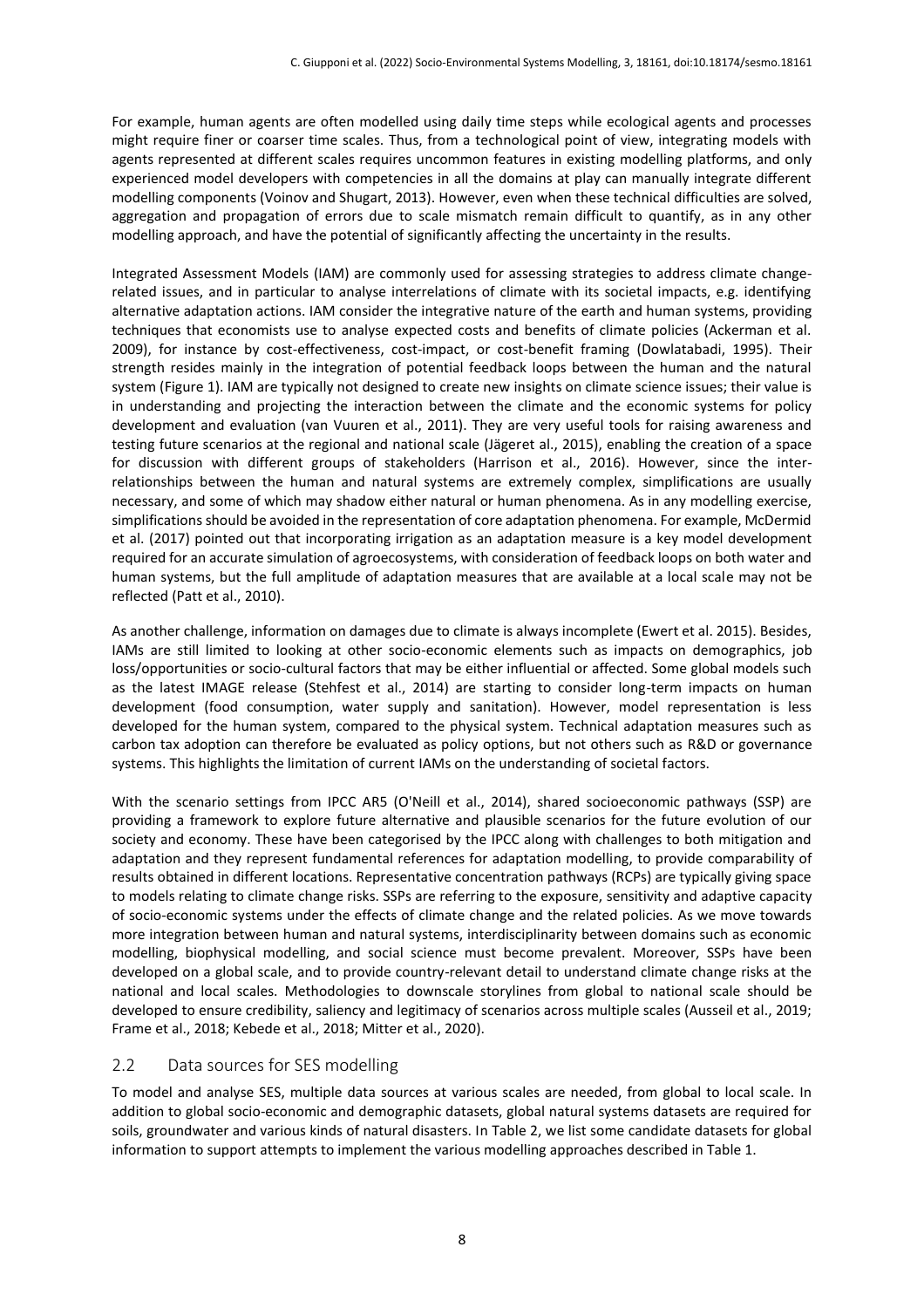| Platform                                                         | Product description and Link                                                                                                                                                                                                                                                  | <b>SES</b><br>component |
|------------------------------------------------------------------|-------------------------------------------------------------------------------------------------------------------------------------------------------------------------------------------------------------------------------------------------------------------------------|-------------------------|
| Aalto University                                                 | Gridded global dataset for GDP and Human Development Index 1990-<br>2015 (https://datadryad.org/stash/dataset/doi:10.5061/dryad.dk1j0)                                                                                                                                        | GCM, ABM,<br>IAM        |
| AQUASTAT                                                         | FAO Global water information system<br>(http://www.fao.org/nr/water/aquastat/main/index.stm)                                                                                                                                                                                  | <b>ESM</b>              |
| <b>CEIP Emission</b><br>Database                                 | Analysis and visualisation of the officially reported emissions data<br>submitted under the LRTAP Convention by the European Environment<br>Agency (https://www.ceip.at/data-viewer)                                                                                          | <b>ESM</b>              |
| Blue Earth Data<br>Platform                                      | Free, web-based application to support the study and sharing of<br>integrated water and subsoil-related data (https://blueearthdata.org/).                                                                                                                                    | DGVM, BPBM              |
| Climate Research Unit                                            | Weather and Climate Monthly climatic indicators (1901-2013) at 0.5 deg.<br>resolution by East Anglia University (http://www.cru.uea.ac.uk/)                                                                                                                                   | <b>GCM</b>              |
| Climate Data Store                                               | The Climate Data Store (CDS) provides easy access to a wide range of<br>climate datasets, including information about the past, present and future<br>climate (https://cds.climate.copernicus.eu/).                                                                           | GCM, ESM,<br>DGVM, BPBM |
| Climate Watch                                                    | Latest historical greenhouse gas emissions data, track net-zero targets<br>and explore nationally determined contributions (NDCs) and long-term<br>strategies to reduce GHG emissions.by the World Resources Institute<br>(https://www.wri.org/initiatives/climate-watch)     | <b>ESM</b>              |
| Cordex                                                           | Downscaled climate projections (http://www.cordex.org/)                                                                                                                                                                                                                       | <b>GCM</b>              |
| DataBank                                                         | Analysis and visualisation tool that contains collections of time series data<br>on a variety of topics by the World Bank<br>(https://databank.worldbank.org/home.aspx)                                                                                                       | CGE, ESM,               |
| DesInventar                                                      | The occurrence of daily disasters of small and medium impact.<br>(http://www.desinventar.org/)                                                                                                                                                                                | CGE                     |
| Digital Observatory for<br>Protected Areas (EU-<br>JRC)          | Data, maps and tools on global protected areas<br>(https://dopa.jrc.ec.europa.eu/dopa/)                                                                                                                                                                                       | DGVM, BPBM              |
| Disasters, natural<br>hazards                                    | International disasters database EM-DAT (http://www.emdat.be/)                                                                                                                                                                                                                | CGE                     |
| EartH2Observe                                                    | Freshwater resources worldwide (https://wci.earth2observe.eu/)                                                                                                                                                                                                                | DGVM, BPBM              |
| EarthMap                                                         | Historical environmental and climate analysis data<br>(https://earthmap.org/)                                                                                                                                                                                                 | <b>ESM</b>              |
| Emissions Database for<br>Global Atmospheric<br>Research (EDGAR) | Emissions as national totals and gridmaps at 0.1 x 0. degree resolution at<br>global level, with yearly, monthly and up to hourly data by the Joint<br>Research Centre/European Commission (https://edgar.jrc.ec.europa.eu/)                                                  | <b>ESM</b>              |
| Environmental Data<br>Compendium                                 | Data linking pollution and natural resources with activity in such economic<br>sectors as energy, transport, industry and agriculture by OECD<br>(https://www.oecd.org/env/indicators-modelling-<br>outlooks/oecdenvironmentaldatacompendium.htm)                             | <b>ESM</b>              |
| <b>Environmental Data</b><br>Explorer (EDE)                      | National, sub-regional, regional and global statistics and maps, covering<br>themes like Freshwater, Population, Forests, Emissions, Climate,<br>Disasters, Health and GDP by UNEP and its partners in the Global<br>Environment Outlook (GEO) (http://geodata.grid.unep.ch/) | CGE, ESM                |
| <b>GEOSS Portal</b>                                              | Earth observation data and resources (https://www.geoportal.org/)                                                                                                                                                                                                             | <b>ESM</b>              |
| Global air pollution<br>map                                      | High-resolution global atmospheric map of nitrogen dioxide pollution by<br>the European Space Agency<br>(http://www.esa.int/Applications/Observing_the_Earth/Envisat/Global_ai<br>r_pollution_map_produced_by_Envisat_s_SCIAMACHY)                                            | <b>ESM</b>              |
| Global Forest Watch                                              | Data and tools for monitoring forests<br>(https://www.globalforestwatch.org/)                                                                                                                                                                                                 | DGVM, BPBM              |

Table 2: Some candidate sources of global socio-environmental data.

*(Table continued on next page)*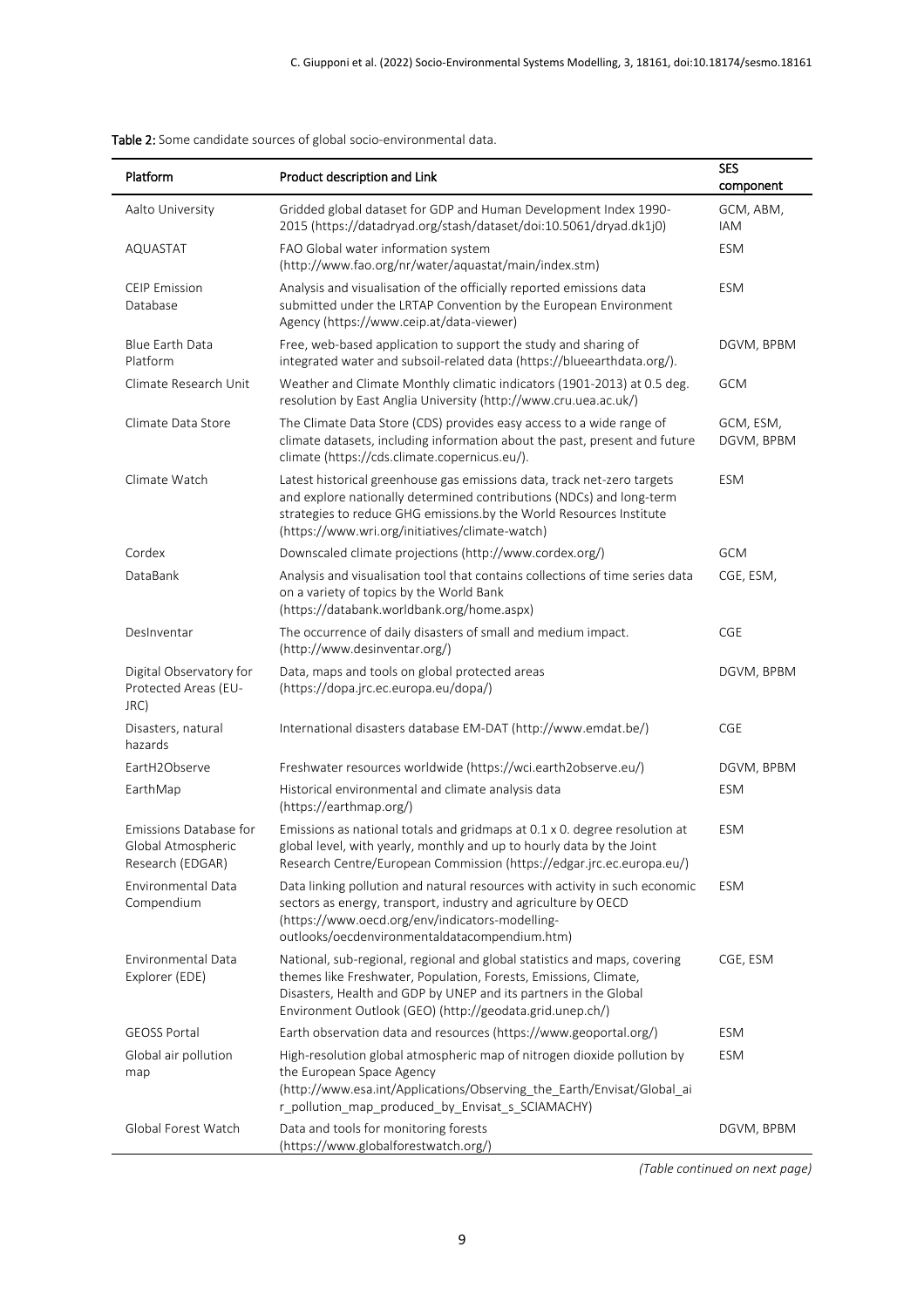|  | Table 2 (continued) |
|--|---------------------|
|--|---------------------|

| Platform                                                                  | Product description and Link                                                                                                                                                                                                                                                                                                        | <b>SES</b><br>component |
|---------------------------------------------------------------------------|-------------------------------------------------------------------------------------------------------------------------------------------------------------------------------------------------------------------------------------------------------------------------------------------------------------------------------------|-------------------------|
| Global Risk Data<br>Platform (PREVIEW)                                    | Spatial data information on global risk from natural hazards, human and<br>economical exposure and risk (tropical cyclones and related storm surges,<br>drought, earthquakes, biomass fires, floods, landslides, tsunamis and<br>volcanic eruptions by UNEP and UNISDR<br>(http://preview.grid.unep.ch/index.php?preview=home⟨=eng) | DGVM,<br><b>BPBM</b>    |
| Global Surface Water<br>Occurrences (EU-JRC)                              | Maps with location and temporal distribution of water surfaces at the<br>global scale over the past 3.7 decades (https://global-surface-<br>water.appspot.com)                                                                                                                                                                      | DGVM,<br><b>BPBM</b>    |
| GloFAS                                                                    | Part of the Copernicus Management Service (CEMS), Global Flood<br>Awareness System (GloFAS) is designed to support preparatory measures<br>for flood events worldwide (https://www.globalfloods.eu/).                                                                                                                               | <b>BPBM</b>             |
| Google Earth Engine                                                       | Historical remote sensing imagery and scientific datasets<br>(https://earthengine.google.com/)                                                                                                                                                                                                                                      | DGVM,<br><b>BPBM</b>    |
| <b>GRID</b> core datasets                                                 | Global socioeconomic and natural resources data<br>(https://datacore.unepgrid.ch/geonetwork/srv/eng/catalog.search#/searc<br>h?any=GRID%20core%20datasets)                                                                                                                                                                          | CGE, IAM                |
| <b>IIASA</b>                                                              | Harmonised world soil database<br>(http://webarchive.iiasa.ac.at/Research/LUC/External-World-soil-<br>database/HTML/)                                                                                                                                                                                                               | DGVM,<br><b>BPBM</b>    |
| <b>ISRIC</b>                                                              | Soil data layers from around the world (http://www.isric.org/explore/isric-<br>soil-data-hub)                                                                                                                                                                                                                                       | DGVM,<br><b>BPBM</b>    |
| Global Human<br>Settlement Layers<br>(EU-JRC)                             | Data on built-up areas, urban settlements, population distribution<br>(https://ghsl.jrc.ec.europa.eu/index.php)                                                                                                                                                                                                                     | GCM, ABM,<br><b>IAM</b> |
| Living Atlas of the World                                                 | Collection of geographic information from around the globe<br>(https://livingatlas.arcgis.com/en/home/)                                                                                                                                                                                                                             | CGE, IAM                |
| Measurement of Air<br>Pollution from Satellites<br>(MAPS)                 | Near-global database of atmospheric carbon monoxide levels by NASA<br>(https://www.nasa.gov/centers/langley/news/factsheets/MAPS.html)                                                                                                                                                                                              | <b>ESM</b>              |
| <b>NOAA</b>                                                               | Climate summaries from land surface stations across the globe.<br>(https://www.ncdc.noaa.gov/data-access/land-based-station-data/land-<br>based-datasets/global-historical-climatology-network-ghcn)                                                                                                                                | ESM, GCM                |
| Resource Watch                                                            | Global data related to different topics (from climate change to poverty,<br>water risk to state instability, air pollution to human migration, etc.)<br>(https://resourcewatch.org/data/explore)                                                                                                                                    | CGE, IAM                |
| Shared Socioeconomic<br>Pathways                                          | The SSP Database (Shared Socioeconomic Pathways) - Version 2.0<br>(https://tntcat.iiasa.ac.at/SspDb/dsd?Action=htmlpage&page=10)                                                                                                                                                                                                    | CGE, ABM,<br>IAM        |
| Socioeconomic Data and<br>Applications Center<br>(SEDAC)                  | Socioeconomic and earth science data<br>(https://sedac.ciesin.columbia.edu/data/sets/browse)                                                                                                                                                                                                                                        | CGE, IAM                |
| The Inter-Sectoral<br>Impact Model<br>Intercomparison Project<br>(ISIMIP) | Projection of climate change impacts across affected sectors and spatial<br>scales (https://www.isimip.org/)                                                                                                                                                                                                                        | DGVM,<br><b>BPBM</b>    |
| University of Groningen<br>Growth and<br>Development Centre               | Comprehensive databases on indicators of growth and development in<br>four main research areas: Productivity, Value Chains, Historical<br>Development and Structural Change (https://www.rug.nl/ggdc/)                                                                                                                              | GCM, IAM                |
| World Bank                                                                | Socio-economic, demographic and governance data, World Development<br>Index, etc. at country level (https://data.worldbank.org/)                                                                                                                                                                                                    | CGE, IAM                |
| World Resources<br>Institute (WRI)                                        | Global flood and water scarcity data (https://www.wri.org/aqueduct/data)                                                                                                                                                                                                                                                            | DGVM,<br><b>BPBM</b>    |
| WorldClim                                                                 | Monthly temperatures and precipitation (1950-2000) at 1 km resolution<br>(http://www.worldclim.org/)                                                                                                                                                                                                                                | ESM, GCM                |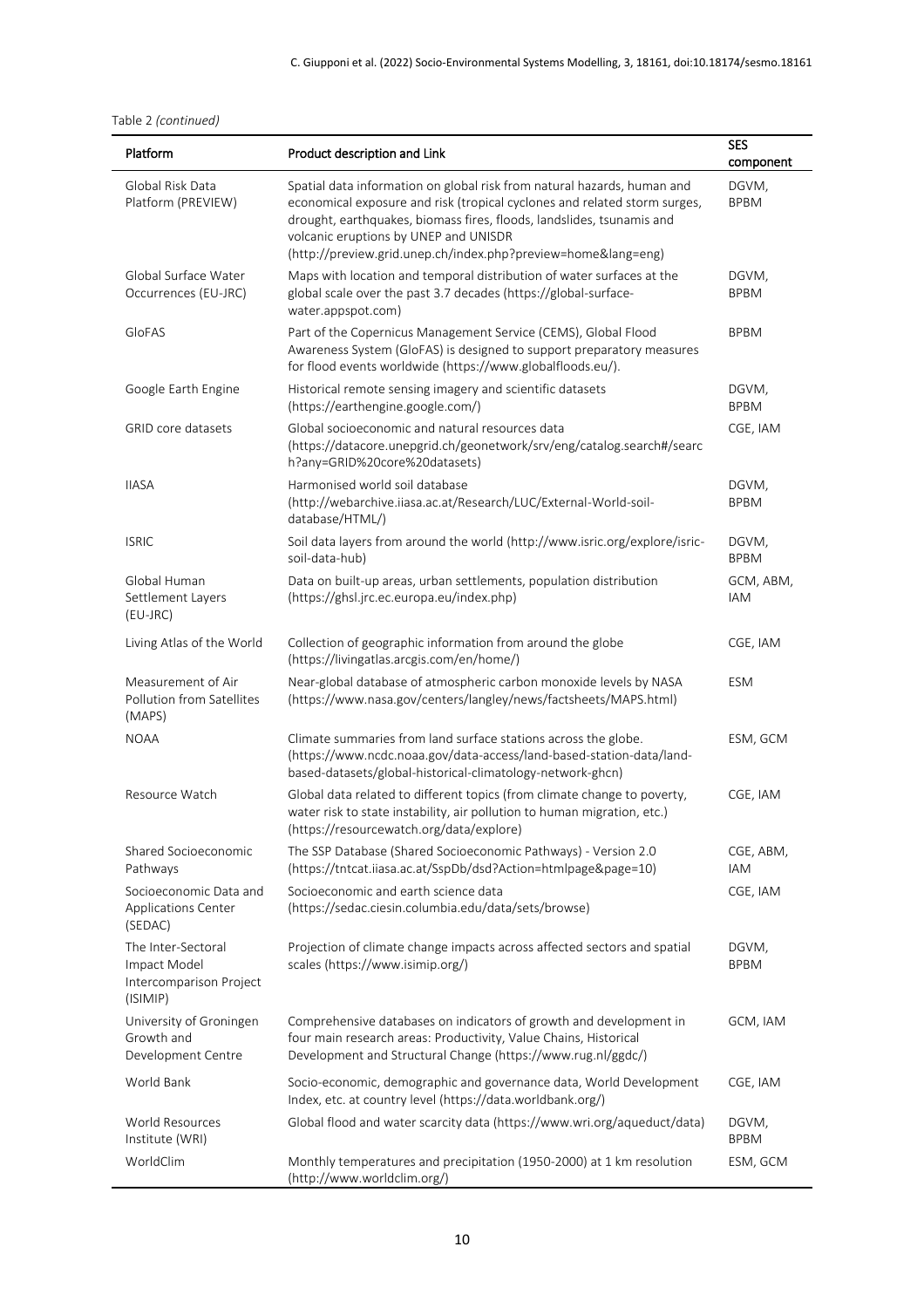For CCA, and for identifying local adaptation measures, for instance, fine-scale datasets can be used for detailed analysis at the local case study level. The scale of the individual household is likely the most appropriate to simulate adaptation in detail (Neumann and Hilderink, 2015). To this end, longitudinal household-level information covering livelihoods and wellbeing is provided by a large number of countries. For example, the Ethiopian Rural Household Survey by IFPRI, the Bangladesh Integrated Household Survey also by IFPRI, or the Indonesian Family Life Survey by RAND. Similar data are available at a country level for most countries in the world and through the World Bank (see Table 2). Methods to define agent typologies for an entire region have been proposed for multi-agent spatial modelling of households in the Netherlands (Valbuena et al., 2008). Of course, it is a challenge to find or access data, and even in industrialised countries, open data findability, availability and reusability are quite heterogeneous.

Nightlight satellite data have been used in many instances to map urban areas at a global scale (e.g. Zhou et al., 2015), but also to derive socioeconomic layers, for the allocation of economic activities and spatialisation of indicators, such as the gross domestic product (Chen and Nordhaus, 2011). Additionally, novel mobile data sources and big data approaches make it possible to observe how populations respond to environmental changes in near real-time (Bell et al., 2016; Lu et al., 2016) or to look into the digital footprints left behind in the transaction logs of mobile phones to measure economic development, wealth and poverty (Eagle et al., 2010), unemployment (Choi and Varian, 2012) or electoral outcomes (Wang et al., 2014). For example, Llorente et al. (2015) extracted data on social media metrics of technology adoption, mobility, diurnal activity and communication style, which allowed to explain unemployment in different regions of Spain. Blumenstock et al. (2015) used mobile phone metadata to reconstruct the distribution of wealth throughout Rwanda and show that the predictions matched well with those from detailed boots-on-the-ground surveys of the population. During the COVID-19 pandemic, mobile data have been used to monitor the impact of social distancing on mobility (Zhang et al., 2020) and on mobility concerning income (Ruiz-Euler et al., 2020). Such information can significantly improve our capabilities to map adaptation capacities and the resilience potential of communities.

Finally, data can be crowdsourced from citizens and citizen scientists, participating voluntarily to open research projects (e.g., OpenStreetMap), which can be contributed to without professional training. Social media could also be used to identify spatio-temporal patterns, values and activities in the frame of SES monitoring and biodiversity conservation, to characterise threats and opportunities (Di Minin et al., 2015). For instance, they can be employed in forest monitoring (Daume et al., 2014), for understanding tourists' preferences for naturebased experiences in protected areas (Dolan et al., 2021; Hausmann et al., 2018), for understanding travel behaviour (Rashidi et al., 2017) and the complexity of socio-ecological interaction in leisure and tourism activities (Lenormand et al., 2018; Roberts et al., 2017), or to improve outcomes in natural resource management (Groce et al., 2018).

# 3 Modelling challenges for climate change adaptation

The state of the art of modelling approaches and data sources presented in the previous section demonstrates that several approaches are available and combinations are possible. Integrated modelling of the environmental dimensions of climate change and adaptation appears more consolidated, while mainstream climate change economic modelling is often criticised and by evidence it does not allow to consider important dimensions, such as the role played by the diversity of individual preferences and their interactions at various scales. Expectations are growing for the contributions that may come from ABMs, but we are far from solutions and the literature is poor. Therefore, several challenges are open for the development of IM in this field.

We identify some of them in this section. The intent is not that of providing a systematic review of all the open issues in the field, but that of driving the attention of the reader to a set of challenges which currently constrain scientific developments more than others, and which may potentially benefit in particular for wider integration of multi-agent approaches.

Firstly, we focus on confronting data availability and modelling capacity, which is an issue common to all modelling fields and which has some interesting specific features for adaptation and potential for ABMs. We move then to the consideration of challenges related to the needs to combine multiple scales and implement long term simulations, in the joint analysis of both the social and the environmental dimensions of the SES. The last part of this section is dedicated to the issues of uncertainty management and validation, which are often unresolved issues in particular in the field of multi-agent modelling.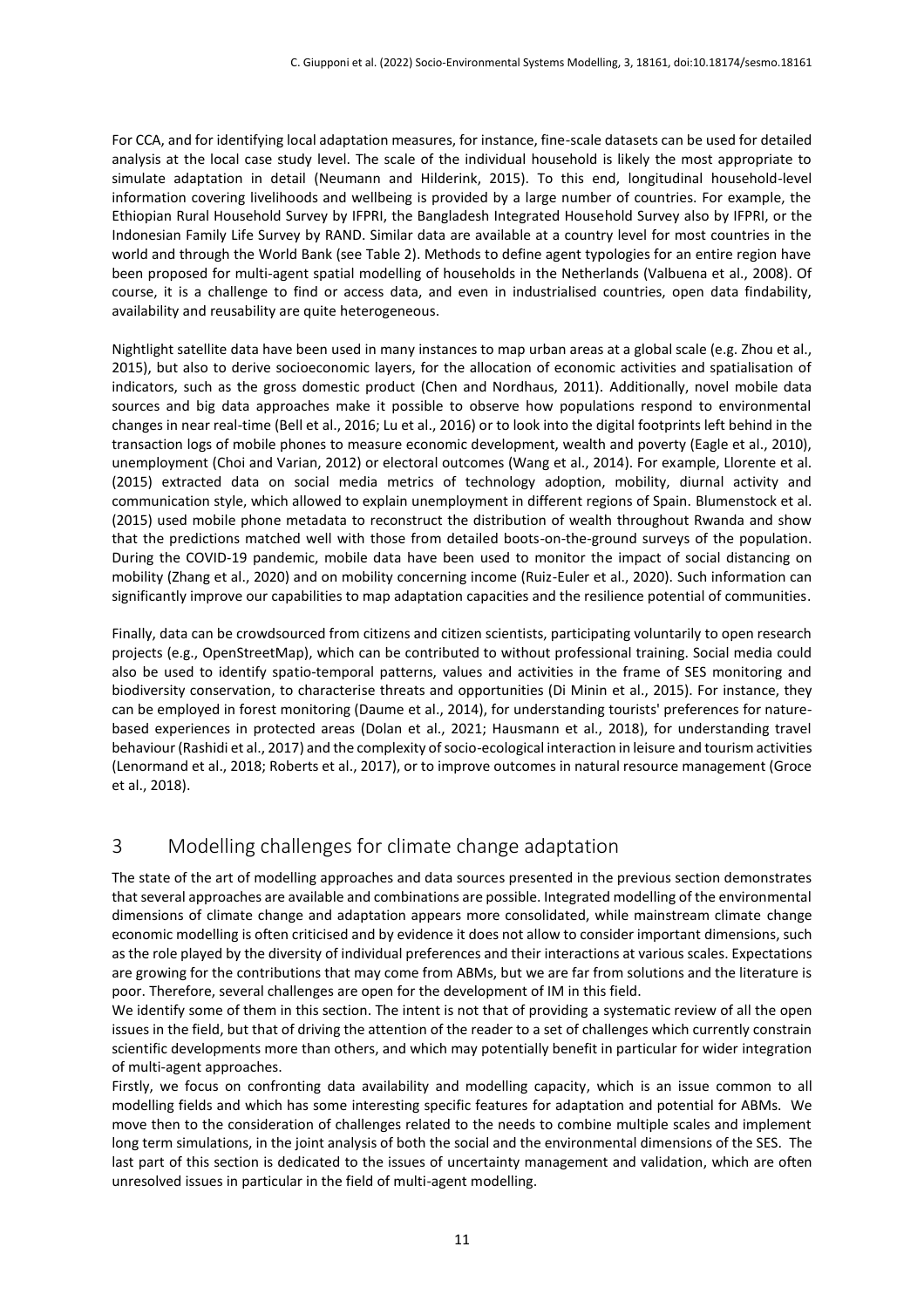### 3.1 Global vs. local data availability and modelling capacity

Top-down models require macro data that in climate change sciences typically cover the whole planet. For instance, Computable General Equilibrium (CGE) models require global country-level data such as population, land area and use, GDP, productivity, infrastructure, damages and losses, to feed simulation routines and provide us with a prediction about future prices, trade and economic development. These data are almost always homogenised among data-gathering agencies at national and international levels. For instance, international organisations such as FAO (Food and Agriculture Organization of the United Nations), UNSD (United Nations Statistics Division) and the World Bank as well as national statistics offices around the world collect similar types of data for all countries, using similar methodologies, compatible vocabularies, and uniform open-access protocols (such as SDMX). This facilitates building and running top-down models. However, information on the level of uncertainty associated with these datasets is usually missing, requiring caution about the reliability, and contemporaneity and thus trustworthiness of the input data. For instance, the Forest Resource Assessment is reported by FAO every five years, and there are known issues around data that may be withheld by some countries. In parallel, the level of aggregation of some data sources referred to as administrative units makes it hard to bridge what amounts to a chasm between the statistical and the biophysical modelling worlds: both the temporal and spatial scale mismatch between statistical information and the data needed to parameterise SES models are such that often these sources can only be used to provide boundary conditions in the context of an integrated modelling approach, rather than inputs with the required granularity.

Bottom-up models, in comparison, allow for heterogeneity among agents and therefore they should be calibrated to local and regional characteristics of agents such as preferences, attributes, endowments, etc. Since in many cases these models are spatially explicit, this means that bottom-up models require fine resolution GIS layers (landscape category, population density, natural resource availability, risk, vulnerability and resilience categories etc.) to account for the geographical location of agents and the spatial interlinkages between agents and landscapes. This often puts a constraint on the scale and modelling capacity of ABM as relevant data are either missing in some areas (such as developing countries), or are not homogenous across political/geographical boundaries. In addition, many ABM researchers use field surveys, the collection of which can be enormously time-consuming and expensive, particularly in global-scale studies. In bridging these two approaches, Verburg et al. (2016) suggest an upscaling method based on observed response patterns at an aggregated level (i.e., instead of individuals, the behaviour of the entire community is represented).

Despite an increasing amount of data becoming available from sources such as satellite remote sensing, mobile phones, or social networks, ABM are still limited by the amount of data they can homogeneously collect from social, economic or ecological systems to enable integrated modelling. On top of data availability, ethical issues concerning the collection of information about individual behaviour and uncertainty regarding data quality are other challenges for ABM modellers to overcome to be able to provide an accurate simulation of coupled systems. Because of these data constraints, mainly local or regional ABM have been developed.

Schulze et al. (2017) reviewed ABM for SES analysis using the TRACE framework (Grimm et al., 2014) to analyse ABM literature in terms of model development, testing and analysis and they found that gaps are substantial in particular for what concerns the communication of the realism of the models and the transparency of model formulation concerning observations, recommending a mix of strategies based upon participatory approaches, standard protocols, code sharing and improved tools for model design and analysis.

Given the strong interest for the potential of ABM that emerged from the above, a second systematic review was carried out to explore the applications of ABM for integrated modelling of SES adaptation phenomena<sup>2</sup>. Only 10 papers were retained after having cleared the selection for papers not pertinent to the topic and those included because of multiple meanings of the CCA acronym. The selection of papers demonstrates the recent interest in such applications (all the articles were published in the last 9 years). Rural contexts are those more frequently analysed, thus appearing as a preferable environment for the development of innovative approaches. Case studies were in New Zealand (Gawith et al., 2020), China (Liu et al., 2013), Mongolia (Wang et al., 2013), Ethiopia (Hailegiorgis et al., 2018), and Burkina Faso (Kniveton et al., 2012).

 $\overline{a}$ 

<sup>2</sup> The query in Scopus Advanced Search was: TITLE-ABS-KEY ( ( "climate change adaptation" OR "CCA" ) AND ( "ABM" OR "agent based model\*" ) ) AND ( LIMIT-TO ( DOCTYPE , "ar" ) OR LIMIT-TO ( DOCTYPE , "re" ) ) . Last access on 9 September 2021.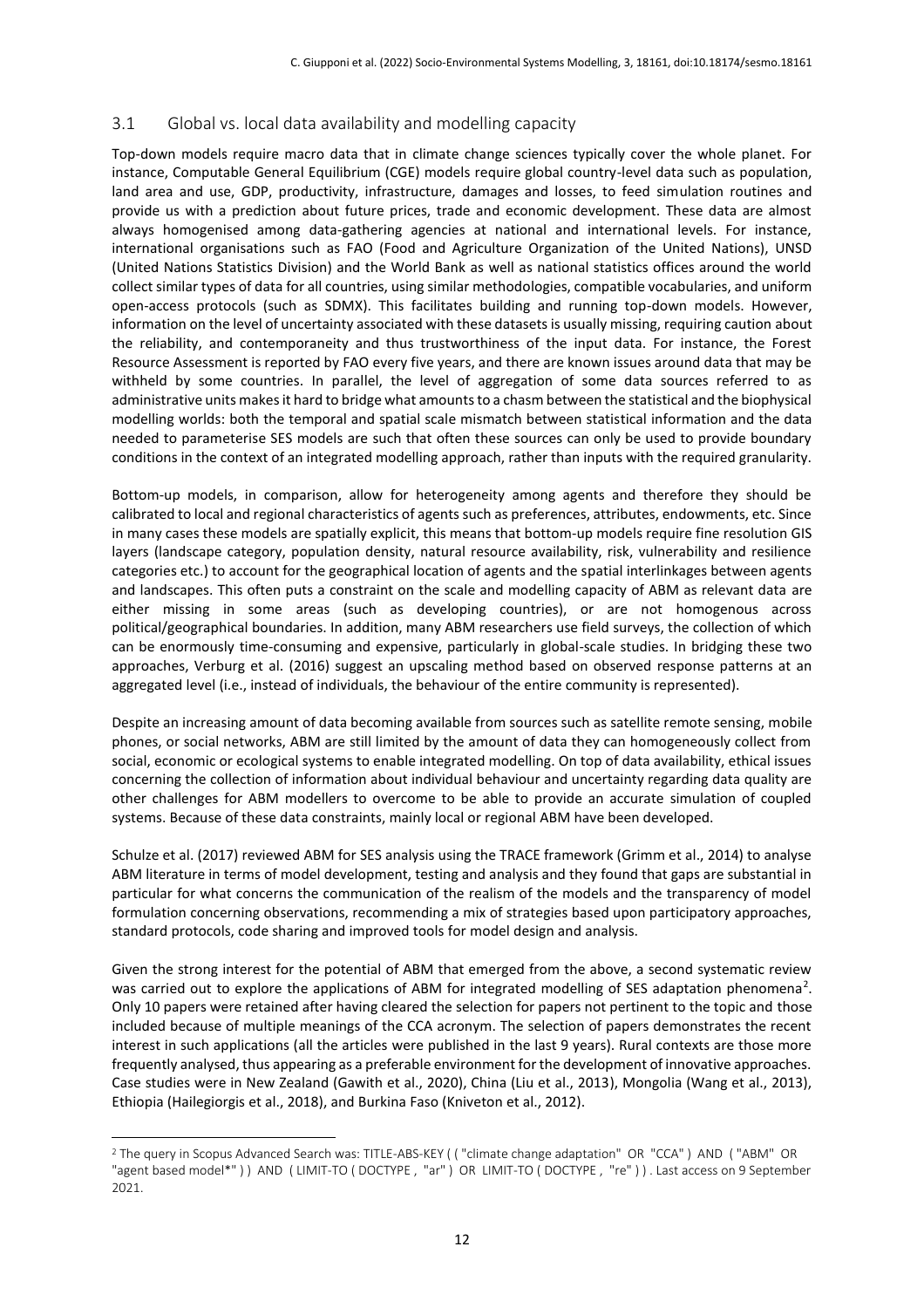# 3.2 Cross-scale integration and flow of information between top-down and bottom-up models as a challenge for CCA

As stated above, bottom-up models such as ABM usually focus on the local or regional scale and cannot deal with the global scale, therefore neglecting the big picture, such as global market, population and economy. This is a big caveat of this approach in the context of climate change adaptation that involves global interdependencies of systems and markets. On the contrary, top-down models such as CGE focus on a global scale and are heavily based on assumptions that simplify the integrated system to reduce data requirements. Therefore, they can produce a global picture of the global system, but with substantial constraining assumptions, averaging and aggregation effects, and without making sure that physical laws and constraints are satisfied. One example is neglecting the availability of local natural resources such as water in agricultural production since the top-down models are focused on labour and capital. Concerning assumptions in top-down models, a common one is the representative agent assumption (Nikas et al., 2019), that all agents share the same characteristics. While this can be sufficient for many problems (all people share similar basic needs, for instance), many others – and this is the case of CCA – are driven strongly by individual interactions (e.g., changing farming practices due to interaction with other farmers). Relying on this assumption is one of the reasons that top-down models cannot consider emergent properties and crises and thus fail to jointly predict idiosyncratic and systemic risks. To compensate for this drawback, researchers sometimes couple the two approaches but the challenge of integrating them remains and the flow of information is only asynchronous. For example, Giupponi and Mojtahed (2018) coupled an ABM simulating water and land allocations at the scale of 100 km grid cells, with information recursively derived from a CGE model providing macroeconomic trends (e.g. the prices of agricultural commodities) driven by climate change scenarios. Similarly, Pérez-Blanco et al. (2020) coupled an economic model based on a positive multi-attribute utility programming tool with a hydrologic model that simulates the behaviour of farmers for assessing the economic and water reallocation potential of a return flowneutral inter-basin water market, using a sequential modular approach.

From the above, it appears that the prerequisite for coupling the two modelling approaches and benefiting from the strength of each approach is to integrate the two on the same scale so that information can flow between them and corrects for over/underestimations or negligence of local or global drivers of change. Solutions are available for loose coupling of different models at nested scales that allow for some improvements to the state of the art based upon the alternative between top-down and bottom-up approaches (Giupponi and Mojtahed, 2018). Once more, ABM seem to have promising potentials to cross the gap between micro-scale actors and larger-scale environmental, infrastructural and political systems to support policy analysis in the current and future situations characterised by multiscale crises. Lippe and others (2019) propose conceptual avenues for such endeavours, using combinations of big data, including social networks and remote sensing and acknowledging scale as a dynamic issue.

# 3.3 Global modelling for adaptation purposes and long-term analysis

The feasibility of a long-term analysis of climate change adaptation is a three-folded issue. The first part is to address the challenge of to what degree we can use the advances in our modelling knowledge to capture the dynamics of integrated social, economic, and ecological systems. For instance, social scientists are still not satisfied with the parametrisation and modelling of agents' decision-making and behavioural responses with or without uncertainty. The second challenge is the scale of the analysis. As mentioned before, parametrising ABM at the global scale is either costly or difficult due to data constraints. New data sources, particularly from earth observations, are coming online with great speed and can contribute to the advancement of ABMs. However, our ability to ingest these data sources moves at a much slower speed (Martínez-López et al., 2019), and much research in remote sensing, image recognition, and artificial intelligence is needed before these advances can readily and reliably turn into an increase in the prediction power of ABMs. Finally, the last issue is related to the long-term analysis of adaptation. Naturally, increasing the time scale of the analysis adds to the uncertainty of the model's outputs.

#### 3.4 Results validation and uncertainties

Recently, An et al. (2020) identified several impending tasks to improve the science and application of ABM including validation, and transparency and reusability. Dealing with uncertainty is one of the crucial issues of IM in the field of CCA, due to the presence of multiple sources of uncertainties in this type of assessment (Van Asselt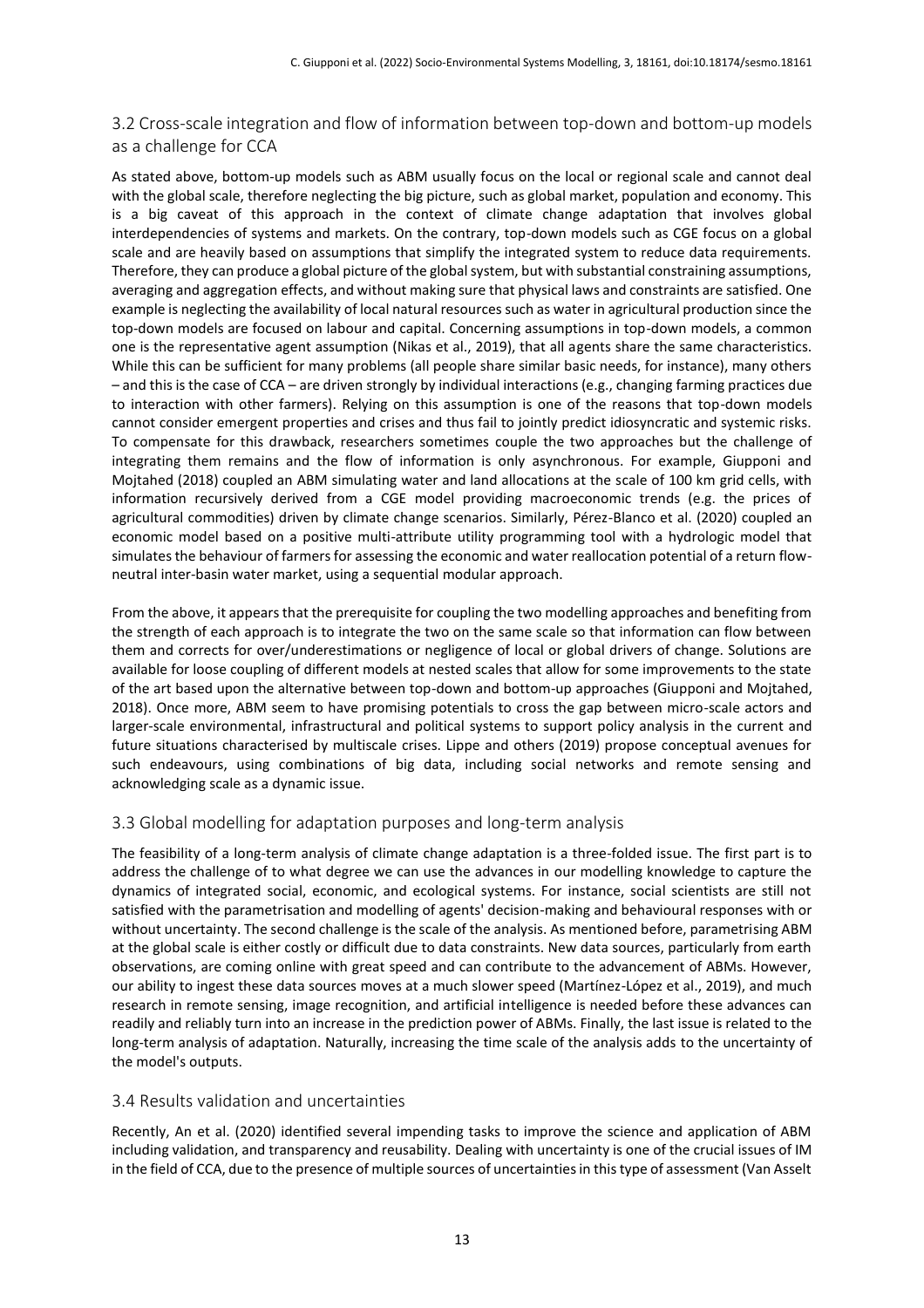and Rotmans, 2002). Uncertainties that are introduced to the sub-systems by using probabilistic methods can be propagated through the model and affect the final results. Epistemic uncertainties are also introduced when models are poorly integrated and certain processes are under-represented or not presented at all. The sources of uncertainties can increase exponentially as we develop more and more complex models with thousands of variables and parameters. Therefore, improved frameworks are required for managing the uncertainties and assessing the robustness of the results. In this frame, advances in Machine Learning (ML) models can help to discover patterns of risks in the millions of simulated outcomes and track them back to their sources. For instance, Essenfelder and Giupponi (2020) explored the utilisation of a coupled hydrologic-machine learning modelling framework to account for the complex decision-making in managing inter-basin water transfer under data-scarce conditions, concluding that ML can be a useful instrument to support complex system analysis under such conditions. Linear based models are not adequate tools for discovering potential non-linearities between sources of uncertainties and results. But, with the help of non-parametric ML models such as random forests, or neural networks, we can identify tipping points and better describe complex-system processes that may prove to be more critical in CCA (van der Hoog, 2017; Rolnick et al.,2019; O'Gorman et al., 2018).

A global sensitivity analysis is always needed to understand how the prediction accuracy of the model changes if the future drivers of change follow different trajectories from the inputs that were given to the model, but, despite advances in sensitivity analysis and uncertainty management, a fundamental question remains: how can we validate the results? Unfortunately, there is no way for validating future predictions and establishing ground truth, before an event or evolving process appear and thus assumptions have to be made that validations over the past can hold also for projections into the future. However, since the main interest is about future-proofing policies and decisions, researchers have developed various methodologies that are embedded into IM for evaluating the robustness of decisions. Info-Gap (Ben-Haim, 2006) and Robust Decision Making Under Deep Uncertainties (Lempert and Collins, 2007) are two examples of how researchers turned around the question to support long term adaptation decisions. The search of optimal choices is replaced by another paradigm such as the identification of solutions that are robust under numerous possible future conditions, or of the conditions that may determine the switch to alternative solutions through time and change them when results are taking undesirable trajectories (Groves and Lempert, 2007; Hall et al., 2012).

# 4 Opportunities for enhanced integrated modelling of climate change adaptation

Approaching the challenges described above, requires innovative solutions. In this section we explore in greater details the opportunities to go beyond state of the art by taking advantage of ABMs for modelling human interactions and adaptation dynamics. Moreover, we explore how unconventional data sources, such as social media and mobile networks, and emerging technologies, such as artificial intelligence, could contribute to improved IM for CCA.

## 4.1 Modelling human interactions

Notwithstanding their limitations, ABMs present evident opportunities for modelling CCA and contributing to solving some of the main weaknesses of the various categories of models described above, in particular for what concerns the simulation of autonomous adaptation. The added value of ABMs is in their ability to provide a descriptive representation of the simulated system – i.e., the human component of the SES interacting with the surrounding environment – according to four main key dimensions briefly described below.

The first is heterogeneity. Typically, ABMs consist of computationally intense, detailed dynamic simulations where many heterogeneous human and natural agents interact at multiple temporal and spatial scales. For instance, autonomous adaptation is typically implemented at the household level by individuals even day by day, while planned adaptation, which lasts for years, is defined and implemented at a national or regional scale. Indeed, one of the main advantages of ABM is that it can avoid a coarse, average and thus unrealistic representation of the system's components. Human agents can vary by demographic characteristics, location, endowments, individual abilities, perception of the world, attitudes and behaviour. Natural agents can also vary both in terms of spatial and temporal attributes.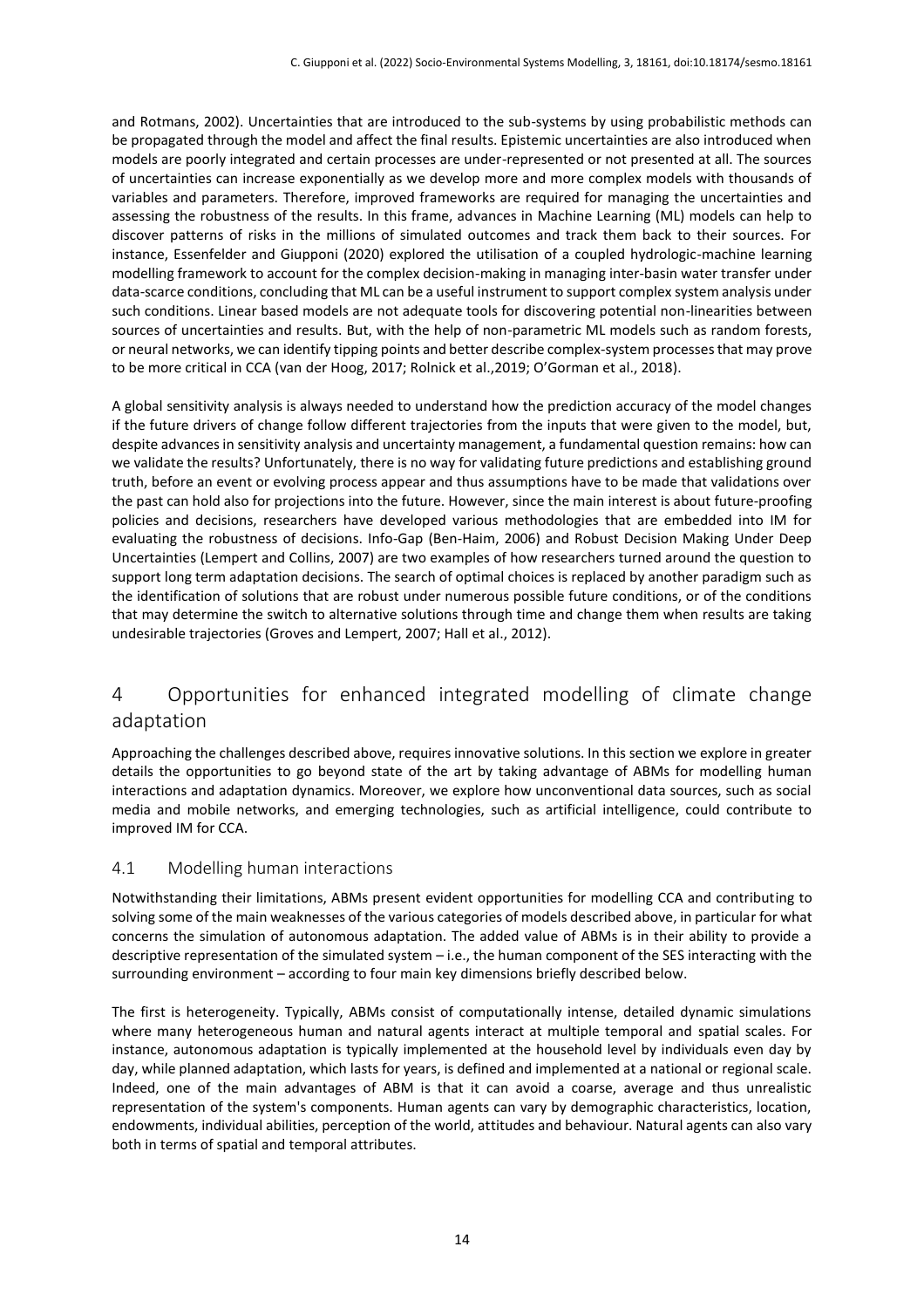The second is internal complexity. Compared to natural agents, human agents are more complex to simulate, because they execute subjective deliberative processes (i.e., they take individual autonomous decisions for adaptation). Behavioural complexity derives from the agents' internal world, their mental models (Lynam et al., 2012) or architectures, which include their cognition ability and learning capacity. There exists an abundance of theories in social sciences beyond the rational agent (Simon, 1978) about how human agents behave in various contexts, which can capture how people make decisions, also taking into account emotions, motivations and perceptions (Schlüter et al., 2017). ABM has the potential of allowing exploring this whole set of decision-making theories including the agents' capacity of learning from past experiences (An, 2012), which is extremely important for long term simulations required by CCA analyses.

Interactions and in particular social ones are the third dimension. Not only are most human agents deliberative, but they are also social: they communicate with other agents, and their behaviour derives from multi-level interactions with other human and non-human agents and the environment. This aspect is fundamental to capture dynamics like clustering (or kinship), imitation, learning and diffusion processes. ABM lends itself to graph and network analysis allowing to represent the topology of the network of information between social agents, and the relative importance of such agents within the network. This is a crucial modelling feature for modelling adaptation in that agent's interactions, and in particular informal relationships and opinion dynamics (e.g., word of mouth), can shape behavioural patterns.

Organisation and structure are the fourth dimension, strictly related to the previous. Interactions are greatly related to the emergence of an organisational structure. This is because most complex systems can be described as networks of interacting elements and these interactions may lead to the emergence of global behaviours that are not observable at the level of the single elements (Baggio, 2008). As mentioned above, human agents are deliberative and social, but they are also organisational: they can form into social and organisational structures. Cooperation and coordination or competition can be a consequence of the original system structure (e.g., Lansing and Kremer, 1993). At the same time, norms and institutions can direct individuals to act to the benefit or detriment of the collective, which can be crucial for reducing vulnerability to climate change impacts.

The potential of ABM appears evident, even if methodological challenges are still there. As previously mentioned, in the short term, the integration of top-down (i.e., general and partial equilibrium models) and bottom-up models should be considered. The top-down model could consider global drivers such as population growth, productivity increase, etc. and produce global prices and trade patterns, which should then be used by ABM in a bottom-up model to simulate e.g., local production of agricultural products, which can, in turn, be used by the top-down model to correct for its estimations (Giupponi and Mojtahed, 2018).

To be functional to CCA, integration in policy/decision-making frameworks should also be considered, such as the adaptive pathways (Bosomworth & Gaillard, 2019), to explore the long-term dimension of climate change and adaptation solutions, to identify preferable solutions over time. Modelling should thus be integrated into participatory approaches with stakeholders, to approach the challenges of temporal changes, as pathways reflect the changes faced by the actors. A consolidated stream of literature and experiments is available in this regard. Notable are the studies conducted by the French researchers at CIRAD in the agricultural sector (see e.g. Naivinit et al., 2010). In New Zealand, biophysical models were used to illustrate potential impacts from climate change and were interpreted to identify dynamic adaptation pathways and plausible scenarios (Cradock-Henry et al., 2018; Frame et al., 2018; Steger et al., 2021).

#### 4.2 Unconventional sources of data: social media and mobile phones

New sources of data such as data from social media and mobile phones have opened new frontiers for socioecological studies. In the poorest countries, sources of big data are normally scarce. In fact, in case of the limited internet infrastructure, such as in remote or developing regions, few people may have access to social media and therefore approaches based on these sources of data may be less useful. Mobile phones are an exception. They are used extensively also in poor countries and they can provide very useful behavioural data (Blumenstock et al., 2015), like volume, frequency and timing of communication events (Candia et al. 2008), the structure of an individual's social network (Onnela et al., 2007; Palla et al., 2007), history of consumption and expenditure (González & Hidalgo, 2008), or patterns of mobility, migration, travel and location choice (Deville et al., 2014). They make it possible to observe how populations respond to environmental changes in near real-time (Bell et al., 2016; Lu et al., 2016).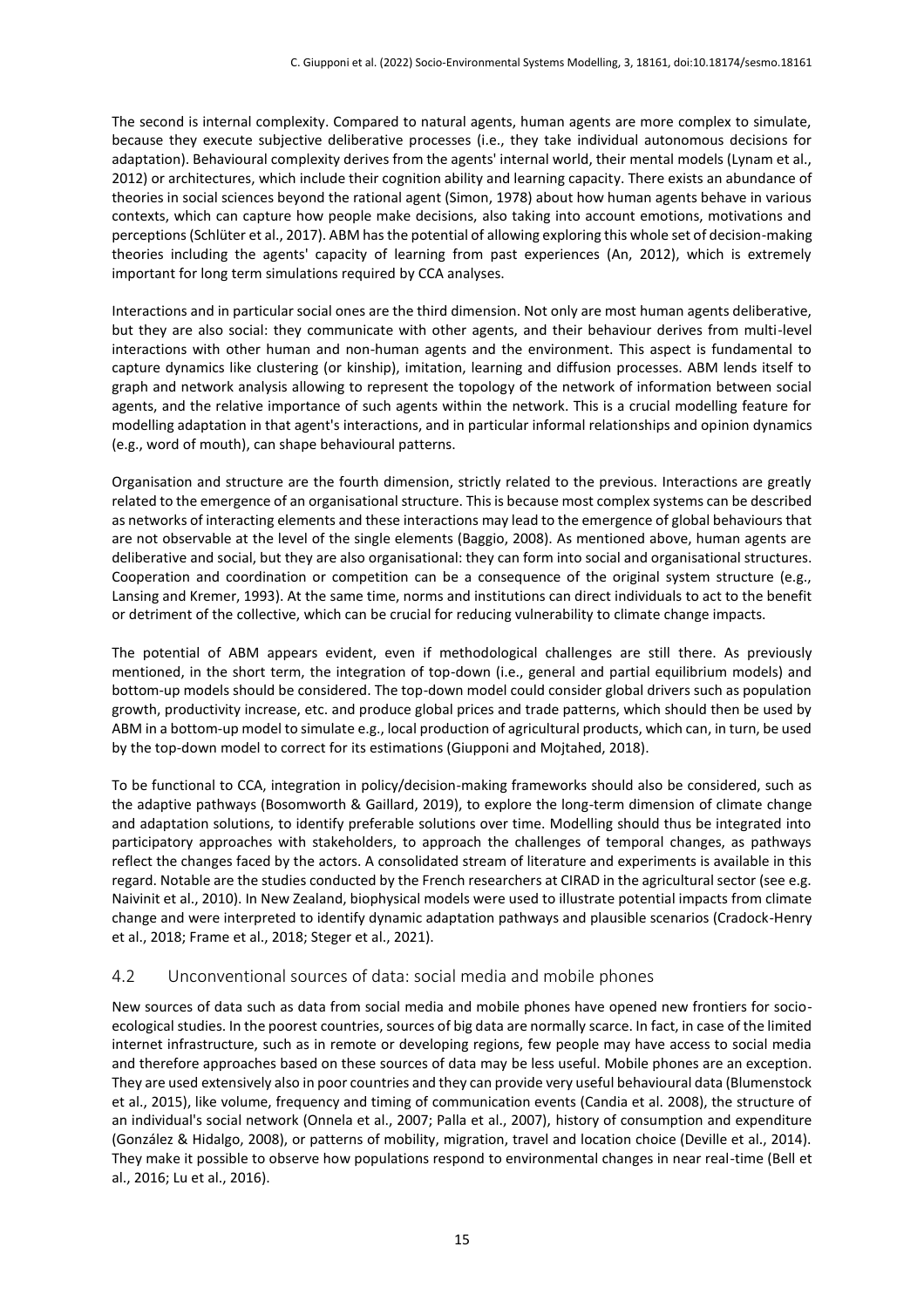Nowadays the global smartphones penetration is rapidly increasing, a phenomenon mainly driven by the growth in emerging economies. The growth of social networks, mobile apps and games, etc. boosted the availability of different sensors present on smartphones such as GPS, accelerometers, compasses, gyroscopes, barometers, cameras, and light/proximity sensors. Smartphones are no longer devices just to make calls and send messages, now they are powerful sensing devices, which allow us to trace individual profiles. This enables a different way of measuring and classifying human behaviour and people density in the real world.

Continuous monitoring of human behaviour has plenty of potentials provided that adequate ethical rules are adopted and accepted by all and that the resulting big data could be used by all, and in particular by those using them for research and non-profit purposes. Promising applications of these techniques are on traffic monitoring, by controlling and optimising the routes that are recommended to the users to reduce fuel consumption, carbon emission on traffic jams (Higuchi et al., 2015). The integration of these data with satellite remote sensing data can be used for estimating regional vulnerability in nearly real-time since they are updated with high frequency (Blumenstocket et al., 2016). Potential applications of those data sources for climate-related risks and adaptation are numerous and range from increasing coping capacities during extreme events and natural hazards, to support the understanding of autonomous adaptation strategies for improved CCA policies and measures.

### 4.3 Opportunities in new technologies: cloud computing, Internet of Things, and artificial intelligence

CCA is a cross-cutting theme and IM aims at combining different natural, biological, physical, and societal dimensions. Challenges within one dimension in terms of data, method, scale, focus etc. as indicated in the previous sub-sections, thereby also affecting the overall picture. It is therefore important to observe opportunities and challenges from other cross-cutting trends to address such complex matters. We have selected three examples from the range of current digitalisation trends to exemplify this. Cloud computing can offer more decentralised access and storage of information thereby enabling researchers worldwide to exchange data and models more easily. Previous concerns regarding security risks, data privacy have been accounted for by adhering to new security protocols and legislations on encryption methods (Pearson, 2020). Similarly, the Internet of Things (IoT) offers promises of the more and better interconnection of mobile and stationary data collection devices to enable smarter energy usage, communication and logistics. Sensors (including micro-sensors) can measure air pollution levels, soil moisture, soil nutrients, improve agricultural production as well as household logistics. Just as cloud computing, this may also involve energy savings as well as more energy demands at the same time. Higher interconnectivity between sectors also means more interdependencies that could trigger cascading effects when one main sector such as the energy grid, or the internet, fail, for example through wildfires, floods or technical failure. But of course, many of the challenges addressed in previous sections such as the difficulty of bottom-up approaches with wider regional coverage can be addressed by utilising the better availability of very personal or high-resolution spatial and temporal data continuously flowing from IoT devices or mobile phones to cloud data. Big data has made progress in exploiting such data sources by marrying various data sets and enriching our data through various dimensions. Artificial intelligence probably is a renewed trend only due to the recent upcoming of the new accessibility to mass data.

It seems as if many constraints currently assigned to top-down or bottom-up approaches alike that are due to a lack of human resources in data mining can be improved by mass data and related algorithms. However, caveats to expectations must be expressed, too. So far, artificial intelligence and machine learning manage to derive better insights by analysing big amounts of data and finding non-linearity patterns. Most of the data in use had been tediously collected and pre-arranged. However, such data must be made accessible, and also, the choice of data entry categories must still be done by humans.

# 5 Conclusions

The analysis of the literature and the discussions within the group of co-authors brought us to the conclusion that integrated modelling of CCA is feasible if the major challenges of tension between bottom-up and top-down modelling approaches and lack of our understanding of the complex relationships between humans and nature can be addressed. The literature on disaster risk reduction (DRR) can provide inspiration and useful examples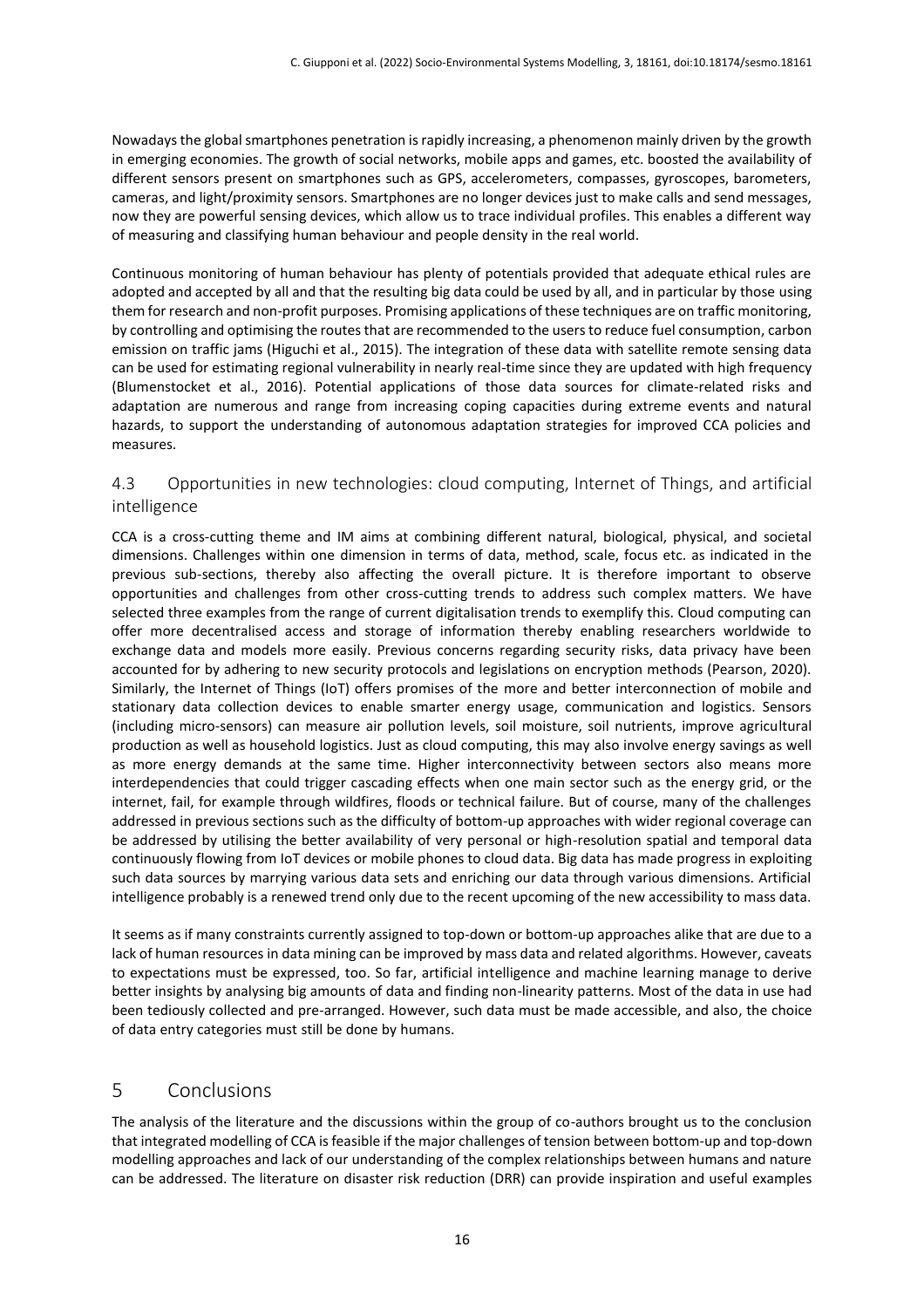for framing CCA analysis within a risk assessment framework in support of the identification of preferable adaptation measures and pathways.

We have identified a crucial role that could be played by ABM, because of their potential to deal with specific needs of CCA modelling, such as the simulation of emergent SES properties deriving from the combination of policy measures and adaptation actions autonomously implemented by individual agents or groups. ABM can be considered as bottom-up modules to be dynamically integrated with top-down CGE models, or they may even substitute the latter. However, this second option appears to be less realistic at the moment, while the first has the potential to exploit the extensive work carried out on CGE in climate studies over several decades.

This offers a baseline of orientation for fellow researchers from the fields outside of SES, but who are interested in better connecting their research gaps or methods with current CCA research. Examples of such fields are mathematics, insurance and actuarial research, fuelled by trends and developments such as Big Data, IoT, artificial intelligence as well as general digital developments and sector-specific developments, like new insurance products such as catastrophe bonds, and resilience- or risk-based financing.

Integrated modelling for CCA with the required capabilities for long-term multi-scale analysis under the effect of exogenous global change drivers is feasible, but then the models – and ABM in particular – should go through a rigorous verification and validation phase for the results to be useful for informing policymakers. Because of future uncertainties, we can only rely on retrospective validation of results, which is currently almost neglected in the literature.

We believe that many of the challenges concerning computational restrictions, knowledge sharing, data availability and integration can ultimately be overcome in the coming years. Earth observations and data-sharing initiatives have helped us to tune the integrated models. Advances in artificial intelligence and machine learning have helped us to become better at deriving insights from data and using them in modelling. Cloud computing has helped us with lifting heavy computations. However, we still face challenges to validating results and establishing ground truth.

Another main challenge is our knowledge limitations in modelling human behaviour, for which once more ABM offer potential solutions. But it requires substantial improvement in our capability to effectively acquire empirical information and use them to set the models for realistic simulations. A key modelling issue is the interaction of human/social and ecological systems within the SES. We are still facing uncertainties in how societies will make decisions concerning climate change. Recent events such as new diseases (i.e. Covid-19), have shown us that emerging risks can substantially change our knowledge of responses of societies and socioeconomic dynamics. More research efforts are needed to fully comprehend the behaviour of societies and handle adaptation decisions under deep uncertainty.

Envisioning a way forward for enhanced integrated modelling of adaptation requires methodological developments focused in particular on the challenge emerging from two contrasting needs:

- a. the need to simulate the socio-ecosystem at a level of detail that allows to represent the interactions between ecological and anthropic elements without excessive averaging and aggregation effects; and
- b. the need to build a global picture of the integration between adaptation and mitigation strategies and actions implemented to support effective policies to combat climate change.

These two needs are in evident contrast in terms of spatial and temporal scales as discussed above. The current IM solutions are compromising these needs by either excessive aggregation and averaging, thus losing the possibility of analysing the dynamics and the emergence of the phenomena of interest (an example being current CGE models), or by proposing models posing insurmountable problems in data needs and validation at large or even global scales (e.g. current ABMs).

To overcome the current limitations of IM we propose here to invest in two research directions:

- i. To set aside the ambition to have an accurate full coverage (e.g., pixel by pixel) of global phenomena, opting instead for the development of a network of representative study areas where research efforts may converge and thus allow for the highest granularity and detail in functional representations of the phenomena required to develop further our understanding of SES complexity.
- ii. To invest in the development of shared virtual experiments in which researchers could converge to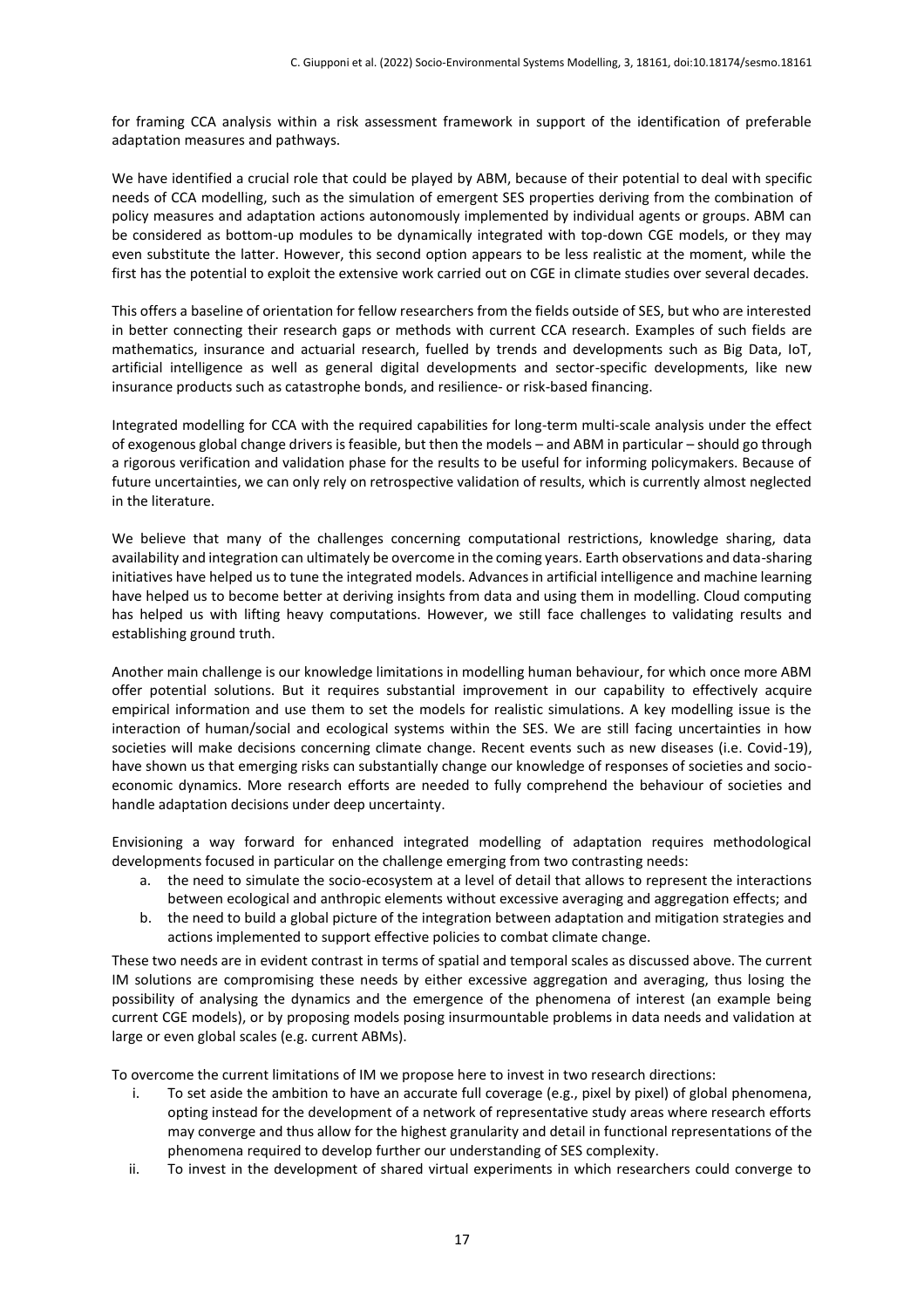conduct experiments aimed at exploring SES dynamics in typified synthetic worlds in which the uncertainty pervading SES analyses could be controlled, so that what is learnt there could be used to improve the capabilities to simulate and manage real-world systems.

#### Acknowledgements

All authors would like to acknowledge anonymous reviewers and the editor for their insightful revisions and editing. A. Ausseil acknowledges funding from Manaaki Whenua — Landcare Research Strategic Science Investment Funding for New Zealand Crown Research Institutes. C. Giupponi and A. Gain acknowledge Marie Skłodowska-Curie grant agreement No. 787419, under the European Union's Horizon 2020 research and innovation programme. H. Relvas acknowledges financial support to CESAM by FCT/MCTES (UIDP/50017/2020+UIDB/50017/2020+ LA/P/0094/2020), through national funds.

#### References

- Ackerman, F., De Canio, S.J., Howarth, R.B. Richard, & Sheeran, K. (2009). Limitations of integrated assessment models of climate change. Climatic Change, 95, 297–315. https://doi.org/10.1007/s10584-009-9570-x
- Adams, S. (2021) The pragmatic holism of social–ecological systems theory: Explaining adaptive capacity in a changing climate. Progress in Human Geography, 03091325211016072.
- Adger, W.N. (2000). Social and Ecological Resilience: Are They Related? Progress in Human Geography, 24 (3), 347–64. https://doi.org/10.1191/030913200701540465.
- An, L. (2012). Modeling human decisions in coupled human and natural systems: Review of agent-based models. Ecological Modelling, 229, 25 – 36, https://doi.org/10.1016/j.ecolmodel.2011.07.010.
- An, L., Grimm, V., & Turner II, B.L. (2020). Editorial: Meeting Grand Challenges in Agent Based Models. Journal of Artificial Societies and Social Simulation (JASSS), 23(1), 13. doi:10.18564/jasss.4012.
- Arigoni Ortiz, R. & Markandya, A. (2009). Literature Review of Integrated Impact Assessment Models of Climate Change with Emphasis on Damage Functions. BC3 Working Paper Series. 2009-06. http://hdl.handle.net/10810/14255
- Arneth, A., Brown, C. & Rounsevell, M. (2014). Global models of human decision-making for land-based mitigation and adaptation assessment. Nature Climate Change, 4, 550–557. https://doi.org/10.1038/nclimate2250
- Ausseil A.-G.E., Daigneault A., Frame B., & Teixeira E. (2019). Towards an integrated assessment of climate and socioeconomic change impacts and implications in New Zealand. Environmental Modelling and Software, 119, 1-20.
- Babatunde, K.A., Begum, R.A., & Said, F.F. (2017). Application of computable general equilibrium (CGE) to climate change mitigation policy: A systematic review. Renewable and Sustainable Energy Reviews, 78, 61-71.
- Baggio, R. (2008). Symptoms of complexity in a tourism system. Tourism Analysis, 13, 1–20.
- Balbi, S., & Giupponi, C. (2010). Agent-based modelling of socio-ecosystems: a methodology for the analysis of adaptation to climate change. International Journal of Agent Technologies and Systems (IJATS), 2(4), 17-38.
- Bell, A.R., Robinson, D.T., Malik, A. & Dewal, S. (2015). Modular ABM Development for Improved Dissemination and Training. Environmental Modelling and Software, 73, 189–200. https://doi.org/10.1016/j.envsoft.2015.07.016.
- Bell, A.R., Ward, P.S., Killilea, M.E., & Tamal, M.E.H. (2016). Real-time social data collection in rural Bangladesh via a 'Microtasks for Micropayments' platform on Android smartphones. PloS one, 11(11), p.e0165924.
- Bell, A.R. (2017). Informing Decisions in Agent-Based Models: A Mobile Update. Environmental Modelling and Software, 93, 310–21. https://doi.org/10.1016/j.envsoft.2017.03.028.
- Ben-Haim, Y. (2006). Info-gap decision theory: decisions under severe uncertainty. 384 p. Academic Press. https://doi.org/10.1016/B978-0-12-373552-2.X5000-0.
- Berkes, F. & Folke, C. (2000). Linking Social and Ecological Systems: Management Practices and Social Mechanisms for Building Resilience. Cambridge U.P, Cambridge, UK, 476 p.
- Bernstein, P.M., Montgomery, W.D., & Rutherford, T.F. (1999). Global impacts of the Kyoto agreement: results from the MS-MRT model. Resource and Energy Economics, 21(3-4), 375-413. https://doi.org/10.1016/S0928-7655(99)00009-3.
- Black, R., Arnell, N.W., Adger, W.N., Thomas, D., & Geddes, A. (2013). Migration, immobility and displacement outcomes following extreme events. Environmental Science and Policy, 27, S32-S43. https://doi.org/10.1016/j.envsci.2012.09.001.
- Blumenstock, J.G. Cadamuro, & On, R. (2015). Predicting Poverty and Wealth from Mobile Phone Metadata. Science 350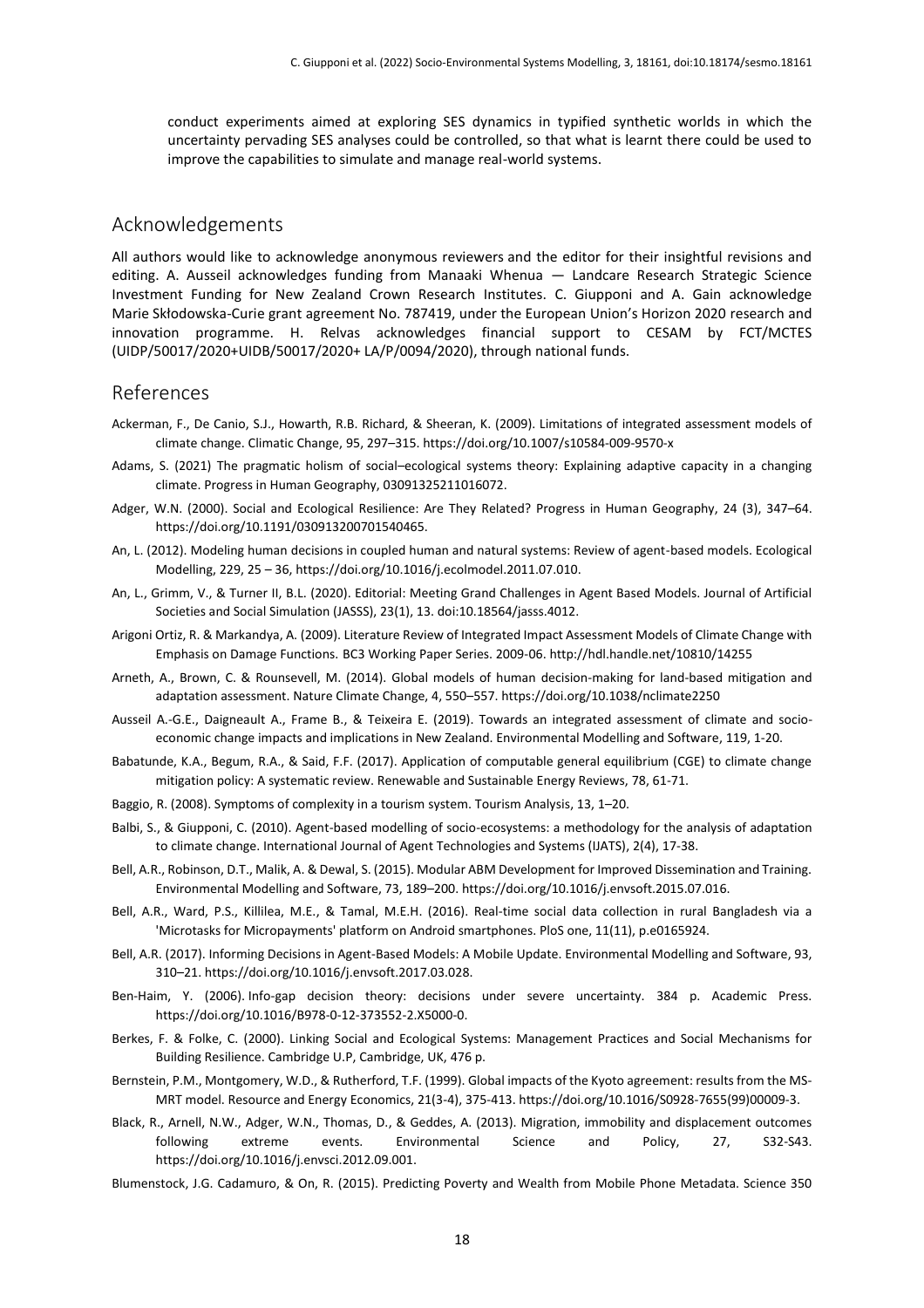(6264), 1073–76. https://doi.org/10.1126/science.aac4420.

- Bosomworth, K., & Gaillard, E. (2019). Engaging with uncertainty and ambiguity through participatory 'Adaptive Pathways' approaches: Scoping the literature. Environmental Research Letters, 14(9), 093007.
- Bourne, A., Holness, S., Holden, P., Scorgie, S., Donatti, C.I., & Midgley, G. (2016) A Socio-Ecological Approach for Identifying and Contextualising Spatial Ecosystem-Based Adaptation Priorities at the Sub-National Level. Plos One, 11, e0155235.
- Bradhurst, R.A., Roche, S.E., East, I.J., Kwan, P., & Garner, M.G. (2016). Improving the computational efficiency of an agentbased spatiotemporal model of livestock disease spread and control. Environmental Modelling and Software, 77, 1- 12. https://doi.org/10.1016/j.envsoft.2015.11.015
- Brown, C., & Rounsevell, M. (2021) How can social–ecological system models simulate the emergence of social–ecological crises? People and Nature, 3, 88-103.
- Calzadilla, A., Rehdanz, K., Roson, R., Sartori, M., & Tol, R.S.J. (2016). Review of CGE Models of Water Issues. In: Calzadilla, A., Rehdanz, K., Roson, R., Sartori, M., Tol, R.S.J. (Eds.), The WSPC Reference on Natural Resources and Environmental Policy in the Era of Global Change. World Scientific, pp. 101–123. https://doi.org/doi:10.1142/9789813208179\_0004.
- Candia, J., González, Wang, P., Schoenharl, T., Madey, G., & Barabási, A.L. (2008). Uncovering Individual and Collective Human Dynamics from Mobile Phone Records. Journal of Physics A: Mathematical and Theoretical, 41, 224015. https://doi.org/10.1088/1751-8113/41/22/224015.
- Cess, R.D., Potter, G.L., Blanchet, J.P., Boer, G.J., Del Genio, A.D., Déqué, M., Dymnikov, V., Galin, V., Gates, W.L., Ghan, S.J., Kiehl, J.T., Lacis, A.A., Le Treut, H., Li, Z.-X., Liang, X.-Z., McAvaney, B. J., Meleshko, V.P., Mitchell, J.F.B., Morcrette, J.-J., Randall, D.A., Rikus, L., Roeckner, E., Royer, J.F., Schlese, U., Sheinin, D.A., Slingo, A., Sokolov, A.P., Taylor, K.E. Washington, W.M., Wetherald, R.T., Yagai, I., Zha, M.-H., (1990). Intercomparison and Interpretation of Climate Feedback Processes in 19 Atmospheric General Circulation Models. Journal of Geophysical Research: Atmospheres, 95 (D10), 16601–16615. https://doi.org/10.1029/JD095iD10p16601.
- Chen, X. and Nordhaus, W.D. (2011). Using luminosity data as a proxy for economic statistics, Proceedings of the National Academy of Sciences 108, 8589-8594. 10.1073/pnas.1017031108.
- Choi, H., & Varian, H. (2012). Predicting the Present with Google Trends. Economic Record, 88 (SUPPL.1), 2–9. https://doi.org/10.1111/j.1475-4932.2012.00809.x.
- Claussen, M., Mysak, L., Weaver, A., Crucifix, M., Fichefet, T., Loutre, M.F., Weber, S., Alcamo, J., Alexeev, V., Berger, A., Calov, R., Ganopolski, A., Goosse, H., Lohmann, G., Lunkeit, F., Mokhov, I., Petoukhov, V., Stone, P. and Wang, Z., (2002). Earth System Models of Intermediate Complexity: Closing the Gap in the Spectrum of Climate System Models. Climate Dynamics, 18 (7), 579–586. https://doi.org/10.1007/s00382-001-0200-1.
- Cradock-Henry, N.A., Frame, B., Preston, B.L., Reisinger, A., & Rothman D.S. (2018). Dynamic adaptive pathways in downscaled climate change scenarios. Climatic Change, 150, 333–341. https://doi.org/10.1007/s10584-018-2270-7.
- Crutzen, P.J. (2002). Geology of Mankind. Nature, 415, 23. https://doi.org/10.1038/415023a.
- Daume, S., Albert, M. & von Gadow, K. (2014). Forest Monitoring and Social Media Complementary Data Sources for Ecosystem Surveillance? Forest Ecology and Management, 316, 9–20. https://doi.org/10.1016/j.foreco.2013.09.004.
- Dearing, J.A., Acma, B. , Bub, S., Chambers, F.M., Chen, X., Cooper, J., Crook, D., Dong, X.H., Dotterweich, M., Edwards, M.E., Foster, T.H., Gaillard, M.-J., Galop, D., Gell, P., Gil, A., Jeffers, E., Jones, R.T., Anupama, K., Langdon, P.G., Marchant, R., Mazier, F., McLean, C.E., Nunes, L.H., Sukumar, R., Suryaprakash, I., Umer, M., Yang, X.D., Wang, R., & Zhang. K. (2015). Social-Ecological Systems in the Anthropocene: The Need for Integrating Social and Biophysical Records at Regional Scales. The Anthropocene Review 2 (3), 220–246. https://doi.org/10.1177/2053019615579128.
- Deville, P., Linard, C., Martin, S., Gilbert, M., Stevens, F.R., Gaughan, A.E., Blondel, V.D., & Tatem, A.J. (2014). Dynamic Population Mapping Using Mobile Phone Data. Proceedings of the National Academy of Sciences, 111 (45), 15888– 15893. https://doi.org/10.1073/pnas.1408439111.
- de Jong, C.E., & Kok, K. (2021) Ambiguity in social ecological system understanding: Advancing modelling of stakeholder perceptions of climate change adaptation in Kenya. Environmental Modelling and Software, 141, 105054.
- Di Baldassarre, G., Viglione, A., Carr, G., Kuil, L., Salinas, J. L., & Blöschl, G. (2013). Socio-hydrology: conceptualizing humanflood interactions. Hydrology and Earth System Sciences, 17, 3295–3303. https://doi.org/10.5194/hess-17-3295-2013
- Di Minin, E., Tenkanen, H. &Toivonen, T. (2015). Prospects and challenges for social media data in conservation science. Frontiers in Environmental Science, 3:63. https://doi.org/10.3389/fenvs.2015.00063.
- Dolan, R., Bullock, J.M., Jones, J.P.G., Athanasiadis, I.N., Martínez-López, J., & Willcock, S. (2021). The flows of nature to people, and of people to nature: Applying movement concepts to ecosystem services. Land, 10(6), 576. https://doi.org/10.3390/land10060576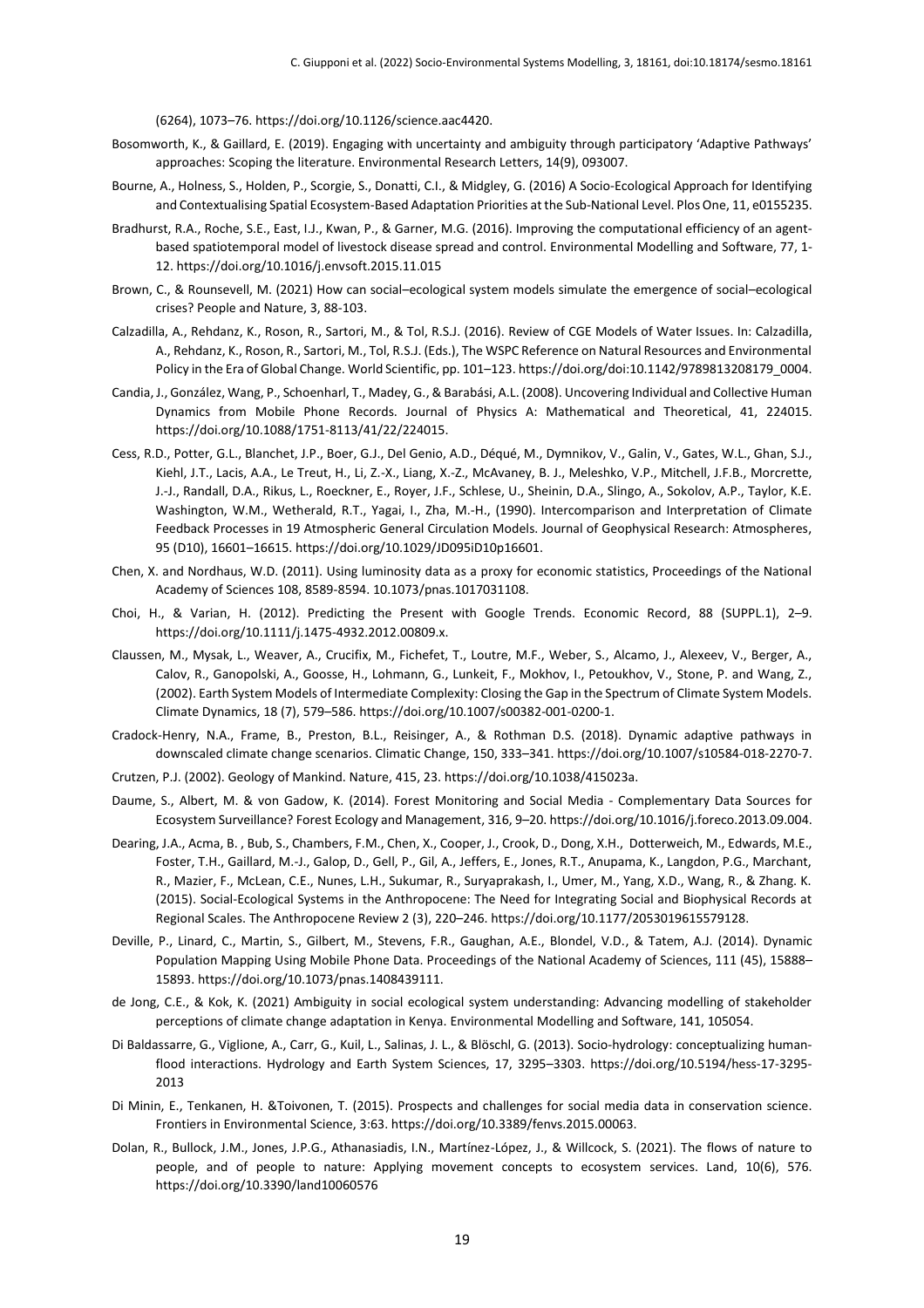- Dowlatabadi, H., (1995). Integrated assessment models of climate change: An incomplete overview. Energy Policy, 23(4-5), 289-296. https://doi.org/10.1016/0301-4215(95)90155-Z
- Duan, H., Zhang, G., Wang, S., & Fan, Y. (2019). Robust climate change research: a review on multi-model analysis. Environmental Research Letters, 14(3), 033001.
- de Vries, B.J.M. (2001). Perceptions and Risks in the Search for a Sustainable World: A Model-Based Approach. International Journal of Sustainable Development, 4 (4), 434–53. https://doi.org/10.1504/IJSD.2001.001560.
- de Vries, B.J.M. (2007). Scenarios: Guidance for an Uncertain and Complex World. In: Costanza, R., Graumlich, L.J., Steffen W. (eds.) Sustainability or collapse?, MIT Press, Cambridge, USA, , 378–398.
- Eagle, N., Macy, M., & Claxton, R. (2010). Network Diversity and Economic Development. Science 328:1029–31. https://doi.org/10.1126/science.1186605.
- Eakin, H., & Luers, A.L. (2006). Assessing the Vulnerability of Social-Environmental Systems. Annual Review of Environment and Resources, 31 (1),365–394. https://doi.org/10.1146/annurev.energy.30.050504.144352.
- Ellis, E.C. & Ramankutty, N. (2008). Putting people in the map: anthropogenic biomes of the world. Frontiers in Ecology and the Environment, 6(8), 439-447. https://doi.org/10.1890/070062
- Elsawah, S., Filatova, T., Jakeman, A.J., Kettner, A.J., Zellner, M.L., Athanasiadis,I.N., Hamilton, S.H., Axtell, R.L., Brown, D.G., Gilligan, J.M., Janssen, M.A., Robinson, D.T., Rozenberg, J., Ullah, I.I.T., & Lade, S.J. (2020) Eight grand challenges in socio-environmental systems modelling Socio-Environmental Systems Modelling, 2, 16226. doi:10.18174/sesmo.
- Essenfelder, A.H., & Giupponi, C. (2020). A coupled hydrologic-machine learning modelling framework to support hydrologic modelling in river basins under Interbasin Water Transfer regimes. Environmental Modelling and Software, 131, 104779. https://doi.org/10.1016/j.envsoft.2020.104779.
- Essenfelder, A.H., Pérez‐Blanco, C.D., & Mayer, A.S. (2018). Rationalizing systems analysis for the evaluation of adaptation strategies in complex human‐water systems. Earth's Future, 6, 1181– 1206. https://doi.org/10.1029/2018EF000826
- Ewert, F., Rotter, R.P., Bindi, M. , Webber, H., Trnka, M., Kersebaum, K.C., Olesen, J.E. Ewert, F., Rötter, R.P., Bindi, M., Webber, H., Trnka, M., Kersebaum, K.C., Olesen, J.E., van Ittersum, M.K., Janssen, S., Rivington, M., Semenov, M.A., Wallach, D., Porter, J.R., Stewart, D., Verhagen, J., Gaiser, T., Palosuo, T., Tao, F., Nendel, C., Roggero, P.P., Bartošová, L., & Asseng, S. (2015). Crop Modelling for Integrated Assessment of Risk to Food Production from Climate Change. Environmental Modelling and Software, 72, 287-303. https://doi.org/10.1016/j.envsoft.2014.12.003.
- Fedele, G., Donatti, C.I., Harvey, C.A., Hannah, L., & Hole, D.G. (2019) Transformative adaptation to climate change for sustainable social-ecological systems. Environmental Science and Policy, 101, 116-125.
- Filatova, T., Verburg, P.H., Parker, D.C., & Stannard, C.A. (2013). Spatial agent-based models for socio-ecological systems: Challenges and prospects. Environmental Modelling and Software, 45, 1-7. doi: 10.1016/j.envsoft.2013.03.017
- Fisher, R.A., Koven, C.D., Anderegg, W.R.L., Christoffersen, B.O., Dietze, M.C., Farrior, C., Holm, J.A., Fisher, R.A., Koven, C.D., Anderegg, W.R. L., Christoffersen, B.O., Dietze, M. C., Farrior, C.E., Holm, J.A., Hurtt, G.C., Knox, R.G., Lawrence, P.J., Lichstein, J.W., Longo, M., Matheny, A.M., Medvigy, D., Muller-Landau, H.C., Powell, T.L., Serbin, S.P., Sato, H., Shuman, J.K., Smith, B., Trugman, A.T., Viskari, T., Verbeeck, H., Weng, E., Xu, C., Xu, X., Zhang, T., & Moorcroft, P.R., (2018). Vegetation Demographics in Earth System Models: A Review of Progress and Priorities. Global Change Biology. 24(1), 35-54. https://doi.org/10.1111/gcb.13910.
- Folke, C. (2006). Resilience: The Emergence of a Perspective for Social-Ecological Systems Analyses. Global Environmental Change, 16 (3), 253–267. https://doi.org/10.1016/j.gloenvcha.2006.04.002.
- Foure, J., Aguiar, A., Bibas, R., Chateau, J., Fujimori, S., Lefevre, J., Leimbach, M., Rey-Los-Santos, L., & Valin, H. (2020). Macroeconomic drivers of baseline scenarios in dynamic CGE models: review and guidelines proposal. Journal of Global Economic Analysis, 5 (1), 28-62. https://doi.org/10.21642/JGEA.050102AF.
- Frame, B., Lawrence, J., Ausseil, A.G., Reisinger, A., & Daigneault, A. (2018). Climate Risk Management Adapting Global Shared Socio-Economic Pathways for National and Local Scenarios. Climate Risk Management, 21, 39-51, 1–13. https://doi.org/10.1016/j.crm.2018.05.001.
- Gain, A.K., Giupponi, C., Renaud, F.G., & Vafeidis, A.T. (2020). Sustainability of complex social-ecological systems: methods, tools, and approaches. Regional Environmental Change, 20(3), 102. doi: 10.1007/s10113-020-01692-9
- Gain, A.K., Hossain, S., Benson, D., Di Baldassarre, G., Giupponi, C., & Huq, N. (2021) Social-ecological system approaches for water resources management. International Journal of Sustainable Development and World Ecology, 28, 109-124.
- Gawith, D., Hodge, I., Morgan, F., & Daigneault, A. (2020). Climate change costs more than we think because people adapt less than we assume, Ecological Economics, 173.
- Giupponi, C., & Biscaro, C. (2015). Vulnerabilities—bibliometric analysis and literature review of evolving concepts.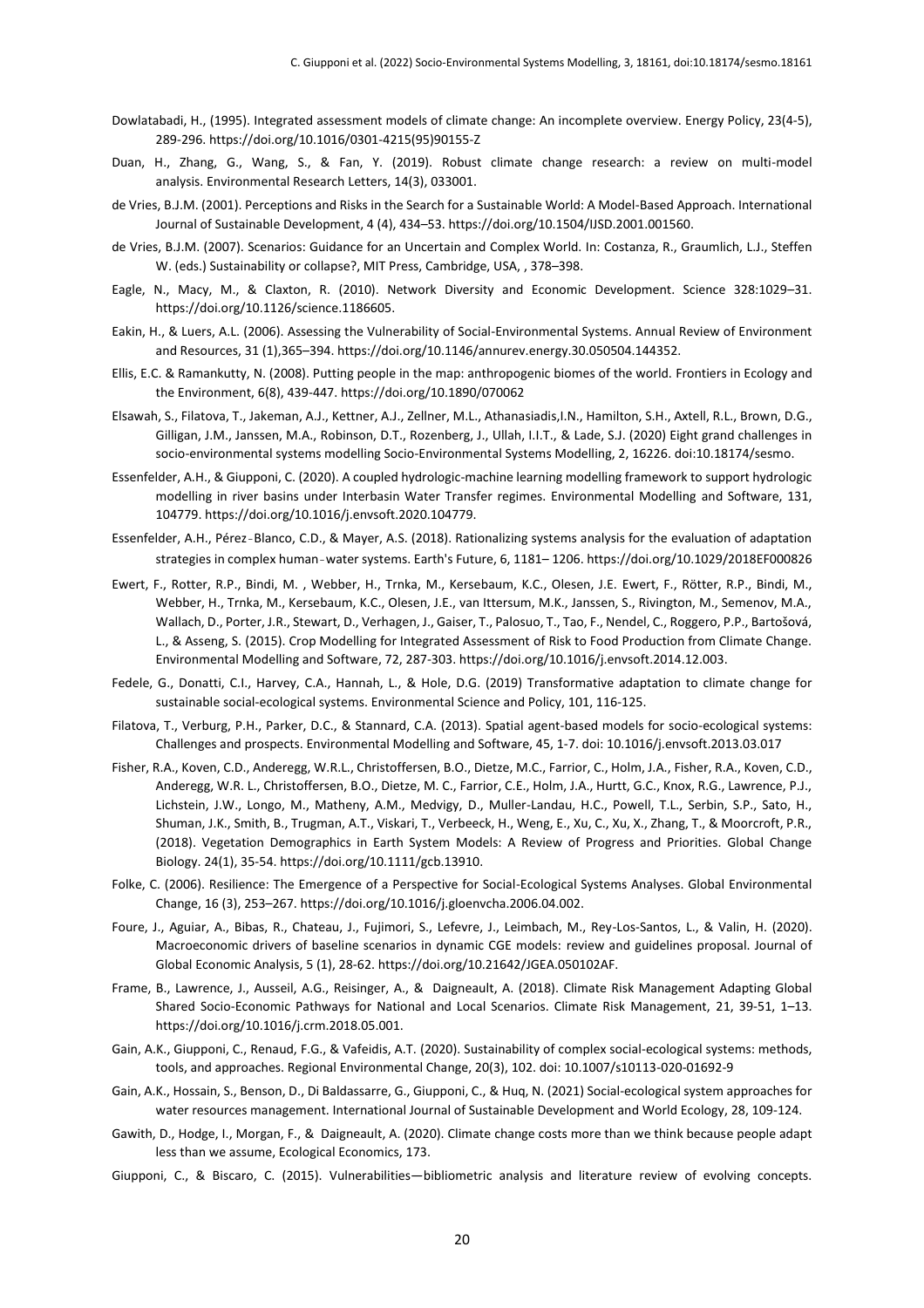Environmental Research Letters, 10(12), 123002.

- Giupponi, C., Borsuk, M.E., de Vries, B.J.M., & Hasselmann, K. (2013). Innovative Approaches to Integrated Global Change Modelling. Environmental Modelling and Software, 44, 1–9. https://doi.org/10.1016/j.envsoft.2013.01.013.
- Giupponi, C., & Mojtahed, V. (2018). Spatial and temporal dynamics of adaptation in agricultural socio-ecosystems: an agent based approach applied to three Mediterranean cases. Paper presented at the XXXIV Giornata dell'Ambiente - Accademia Nazionale dei Lincei - Strategie di adattamento al cambiamento climatico, Rome, Italy.
- González, M.C., & Hidalgo, C.A. (2008). Understanding Individual Human Mobility Patterns. Nature, 453, 1–12. https://doi.org/10.1038/nature06958.
- Grace, J., Anderson, T., Seabloom, E.W., Borer, E.T., Adler, P.B., Harpole, W.S., Hautier, Y., Hillebrand, H., Lind, E.M., Pärtel, M., Bakker, J.D., Buckley, Y.M., Crawley, M.J., Damschen, E.I., Davies, K.F., Fay, P. A., Firn, J., Gruner, D.S., Hector, A., Knops, J.M.H., MacDougall, A.S., Melbourne, B.A., Morgan, J.W., Orrock, J.L., Prober, S.M., & Smith, M.D. (2016). Integrative modelling reveals mechanisms linking productivity and plant species richness. Nature, 529, 390–393. https://doi.org/10.1038/nature16524.
- Grimm, V., Augusiak, J., Focks, A., Frank, B.M., Gabsi, F., Johnston, A.S.A., Liu, C., Martin, B.T., Meli, M., Radchuk, V., Thorbek, P. & Railsback, S.F. (2014). Towards better modelling and decision support: Documenting model development, testing, and analysis using TRACE. Ecological Modelling, 280, 129-139. https://doi.org/10.1016/j.ecolmodel.2014.01.018.
- Groce, J.E., Farrelly, M.A., Jorgensen, B.S., & Cook, C.N. (2018). Using Social-Network Research to Improve Outcomes in Natural Resource Management. Conservation Biology. 33, 53-65https://doi.org/10.1111/cobi.13127.
- Groves, D.G. & Lempert, R.J. (2007). A new analytic method for finding policy-relevant scenarios. Global Environmental Change, 17(1), 73-85. https://doi.org/10.1016/j.gloenvcha.2006.11.006.
- Gupta, R., Sharma, L.K., 2019. The process-based forest growth model 3-PG for use in forest management: A review. Ecological. Modelling, 397, 55–73. https://doi.org/10.1016/j.ecolmodel.2019.01.007.
- Hailegiorgis, A., Crooks, A. & Cioffi-Revilla, C. (2018). An agent-based model of rural households' adaptation to climate change, Journal of Artificial Societies and Social Simulation 21 (4) 4. https://doi.org/10.18564/jasss.3812 .
- Hall, J.W., Lempert, R.J., Keller, K., Hackbarth, A., Mijere, C. & McInerney, D.J. (2012). Robust climate policies under uncertainty: A comparison of robust decision making and info‐gap methods. Risk Analysis: An International Journal, 32(10), 1657-1672. https://doi.org/10.1111/j.1539-6924.2012.01802.x
- Harris, G. (2002). Integrated Assessment and Modelling: An Essential Way of Doing Science. Environmental Modelling and Software, 17, 201–207. https://doi.org/10.1016/S1364-8152(01)00058-5.
- Harrison, P.A., Dunford, R.W., Holman, I.P., & Rounsevell, M.D. (2016). Climate change impact modelling needs to include cross-sectoral interactions. Nature Climate Change, 6(9), 885-890. https://doi.org/10.1038/nclimate3039
- Hausmann, A., Toivonen, T., Slotow, R., Tenkanen, H., Moilanen, A., Heikinheimo, V., & Di Minin, E. (2018). Social Media Data Can Be Used to Understand Tourists' Preferences for Nature-Based Experiences in Protected Areas. Conservation Letters. 11(1), 1–10 https://doi.org/10.1111/conl.12343.
- Higuchi, T., Yamaguchi, H. & Higashino, T. (2015). Mobile devices as an infrastructure: A survey of opportunistic sensing technology. Journal of information processing, 23(2), pp.94-104. https://doi.org/10.2197/ipsjjip.23.94
- Hertel, T.W., Rose, S., & Tol, R.S. (2009). Land use in computable general equilibrium models: An Overview. In: Economic Analysis of Land Use in Global Climate Change Policy. Hertel, T. W., Rose, S., & Tol, R.S.J. (eds.), Routledge, London, 3-30, https://doi.org/10.4324/9780203882962.
- Holling, C.S., & L.H. Gunderson (2002). Resilience and adaptive cycles. In: Gunderson L.H., & Holling, C.S. (eds.) Panarchy: understanding transformations in human and natural systems. Island Press, Washington, D.C., USA. 25-62..
- Hollowed, A.B., Holsman, K.K., Haynie, A.C., Hermann, A.J., Punt, A.E., Aydin, K., Ianelli, J.N., Kasperski, S., Cheng, W., Faig, A., Kearney, K.A., Reum, J.C.P., Spencer, P., Spies, I., Stockhausen, W., Szuwalski, C.S., Whitehouse, G.A., & Wilderbuer, T.K. (2020) Integrated Modeling to Evaluate Climate Change Impacts on Coupled Social-Ecological Systems in Alaska. Frontiers in Marine Science 6, 775.
- Hsiang, S.M., Burke, M., & Miguel, E. (2013). Quantifying the influence of climate on human conflict. Science, 341(6151) 1- 17. https://doi.org/10.1126/science.1235367
- Innocenti, E., Detotto, C., Idda, C., Parker, D.C., & Prunetti, D. (2020). An iterative process to construct an interdisciplinary ABM using MR POTATOHEAD: An application to Housing Market Models in touristic areas. Ecological Complexity 44, 100882. doi: 10.1016/j.ecocom.2020.100882.
- IPCC (2001a). Climate Change 2001: Impacts, Adaptation, and Vulnerability: Contribution of Working Group II to the Third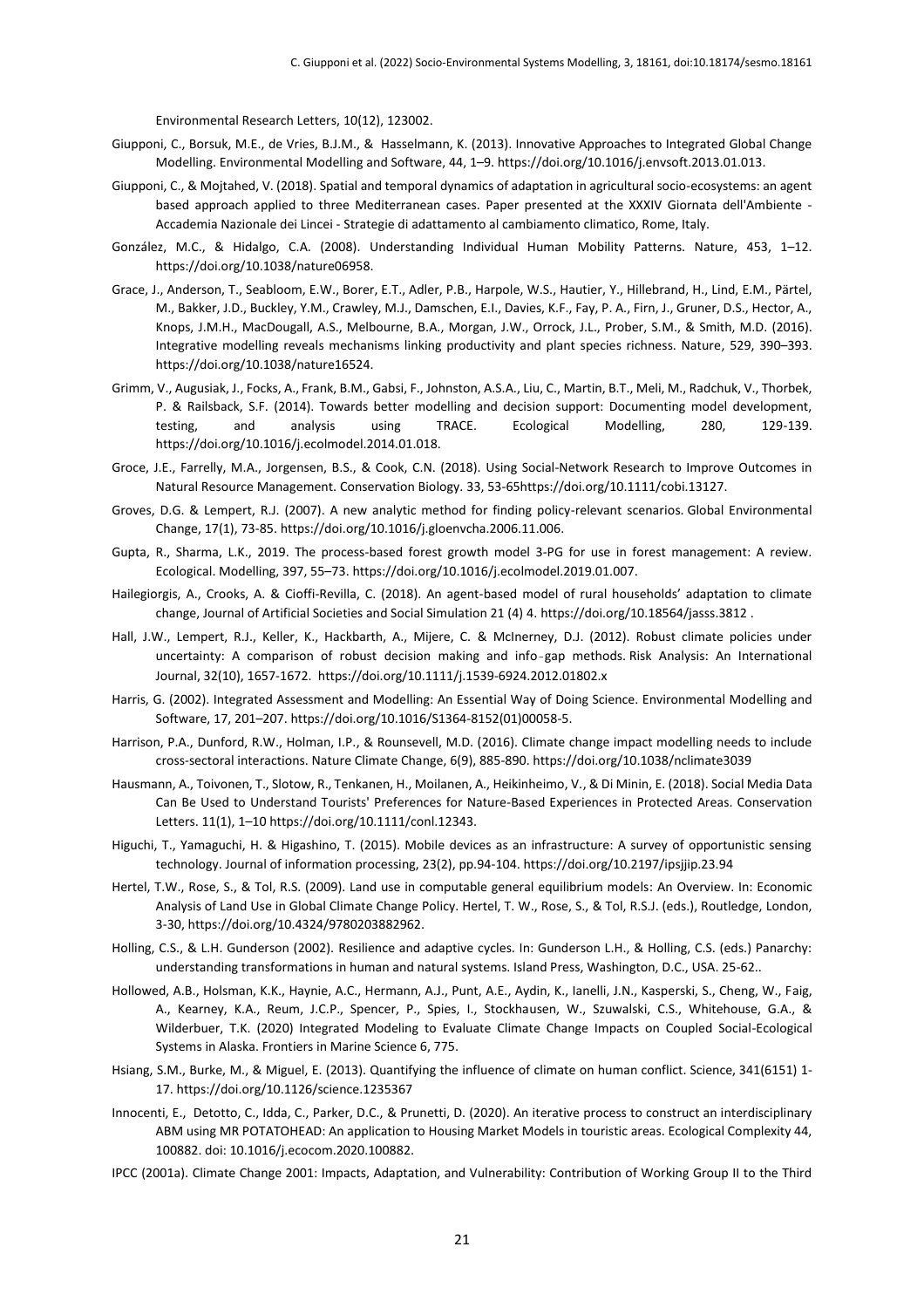Assessment Report of the Intergovernmental Panel on Climate Change. Climate Change 2001: Impacts, Adaptation, and Vulnerability.

- IPCC (2001b). Climate Change 2001: Mitigation, Contribution of Working Group III to the Third Assessment Report of the Intergovernmental Panel on Climate Change. Edited by B. Metz, O. Davidson, R. Swart, and J. Pan. Cambridge, United Kingdom and New York, NY, USA.: Cambridge University Press.
- IPCC (2013). What Is a GCM? IPCC Guidance on the Use of Data. 2013.
- Izquierdo, L.R., Gotts, N.M., & Polhill, J.G. (2003). FEARLUS-W: an agent-based model of river basin land use and water management. Framing Land Use Dynamics: integrating knowledge on spatial dynamics in socio-economic and environmental systems for spatial planning in western urbanized countries, University, The Netherlands.
- Jäger, J., Rounsevell, M.D.A., Omann, I., Harrison, P., Wesely, J., Pataki, G., Dunford, R., Kammerlander, M., & Pataki, G., (2015). Assessing policy robustness of climate change adaptation measures across sectors and scenarios, Climatic Change, 128, 395-407. 10.1007/s10584-014-1240-y.
- Kalaugher, E., Bornman, J.F., Clark, A., & Beukes, P. (2013). An integrated biophysical and socio-economic framework for analysis of climate change adaptation strategies: The case of a New Zealand dairy farming system. Environmental Modelling and Software, 39, 176-187.
- Kebede, A.S., Nicholls, R.J., Allan, A., Arto, I., Cazcarro, I., Fernandes, J.A., Hill, C.T., Hutton, C.W., Kay, S., Lázár, A.N., Macadam, I., Palmer, M., Suckall, N., Tompkins, E.L., Vincent, K., & Whitehead, P.W. (2018). Applying the Global RCP– SSP–SPA Scenario Framework at Sub-National Scale: A Multi-Scale and Participatory Scenario Approach. Science of The Total Environment, 635, 659–672. https://doi.org/https://doi.org/10.1016/j.scitotenv.2018.03.368.
- Khan, N., Shahid, S., Ahmed, K., Ismail, T., Nawaz, N., & Son, M. (2018). Performance Assessment of General Circulation Model in Simulating Daily Precipitation and Temperature Using Multiple Gridded Datasets. Water, 10(12), 1793. https://doi.org/10.3390/w10121793.
- Kling, C.L., Arritt, R.W., Calhoun, G., & Keiser, D.A. (2017). Integrated Assessment Models of the Food, Energy, and Water Nexus: A Review and an Outline of Research Needs. Annual Review of Resource Economics, 9, 143–163. https://doi.org/10.1146/annurev-resource-100516-033533.
- Kniveton, D.R., Smith, C.D., & Black, R. (2012). Emerging migration flows in a changing climate in dryland Africa, Nature Climate Change, 2, 444-447.
- Koenigstein, S., Ruth, M., & Gößling-Reisemann, S. (2016). Stakeholder-informed ecosystem modeling of ocean warming and acidification impacts in the barents sea region.Frontiersin Marine Science 3, 93, 13 p. doi: 10.3389/fmars.2016.00093
- Kompas, T., Pham, V.H., & Che, T.N. (2018). The effects of climate change on GDP by country and the global economic gains from complying with the Paris Climate Accord. Earth's Future, 6, 1153–1173. https://doi.org/10.1029/2018EF000922
- Krinner, G., Viovy, N., de Noblet-Ducoudré, N., Ogée, J., Polcher, J., Friedlingstein, P., Ciais, P., Sitch, S., Prentice, I.C. (2005). A dynamic global vegetation model for studies of the coupled atmosphere-biosphere system. Global Biogeochemical Cycles 19(1) 1-33. https://doi.org/10.1029/2003GB002199.
- Lempert, R.J. & Collins, M.T. (2007). Managing the risk of uncertain threshold responses: comparison of robust, optimum, and precautionary approaches. Risk Analysis: An International Journal, 27(4), 1009-1026. https://doi.org/10.1111/j.1539-6924.2007.00940.x
- Lenormand, M., Luque, S., Langemeyer, J., Tenerelli, P., Aalders, I., Chivulescu, S., Clemente, P., Dick, J., Dijk, J.V., van Eupen, M., Giuca, R.C., Kopperoinen, L., Lellei-Kovács, E., Leone, ;M., Lieskovský, J., Schirpke, U., Smith, A.C., Tappeiner, U., & Woods, E. (2018). Multiscale Socio-Ecological Networks in the Age of Information. PLoS ONE 13(11): e0206672.,  $1 - 16$ .
- Lansing, J.s., & Kremer, J.F., (1993). Emergent properties of Balinese Water Temple Networks: coadaptation on a rugged fitness landscape. American Anthropologist 95( 1):97-114.
- Lippe, M., M. Bithell, N. Gotts, D. Natalini, P. Barbrook-Johnson, C. Giupponi, M. Hallier, G.J. Hofstede, C. Le Page, R.B. Matthews, M. Schlüter, P. Smith, A. Teglio, & Thellmann, K. (2019). Using agent-based modelling to simulate socialecological systems across scales. GeoInformatica, 23(2), 269–298. https://doi.org/10.1007/s10707-018-00337-8.
- Liu, J., Mooney, H., Hull, V., Davis, S.J., Gaskell, J., Hertel, T., Lubchenco, J., Seto, K.C., Gleick, P., Kremen, C., & Li, S. (2015) Systems integration for global sustainability. Science, 347, 1258832.
- Liu, Y., Zhang, T., Geng, X., He, L., & Pang, Z. (2013). Herdsmen's adaptation to climate changes and subsequent impacts in the ecologically fragile zone, China, Advances in Meteorology 748715, 8. http://dx.doi.org/10.1155/2013/748715..
- Llorente, A., Garcia-Herranz, M., Cebrian, M., & Moro, E. (2015). Social Media Fingerprints of Unemployment. PLoS ONE, 10 (5), 1–13. https://doi.org/10.1371/journal.pone.0128692.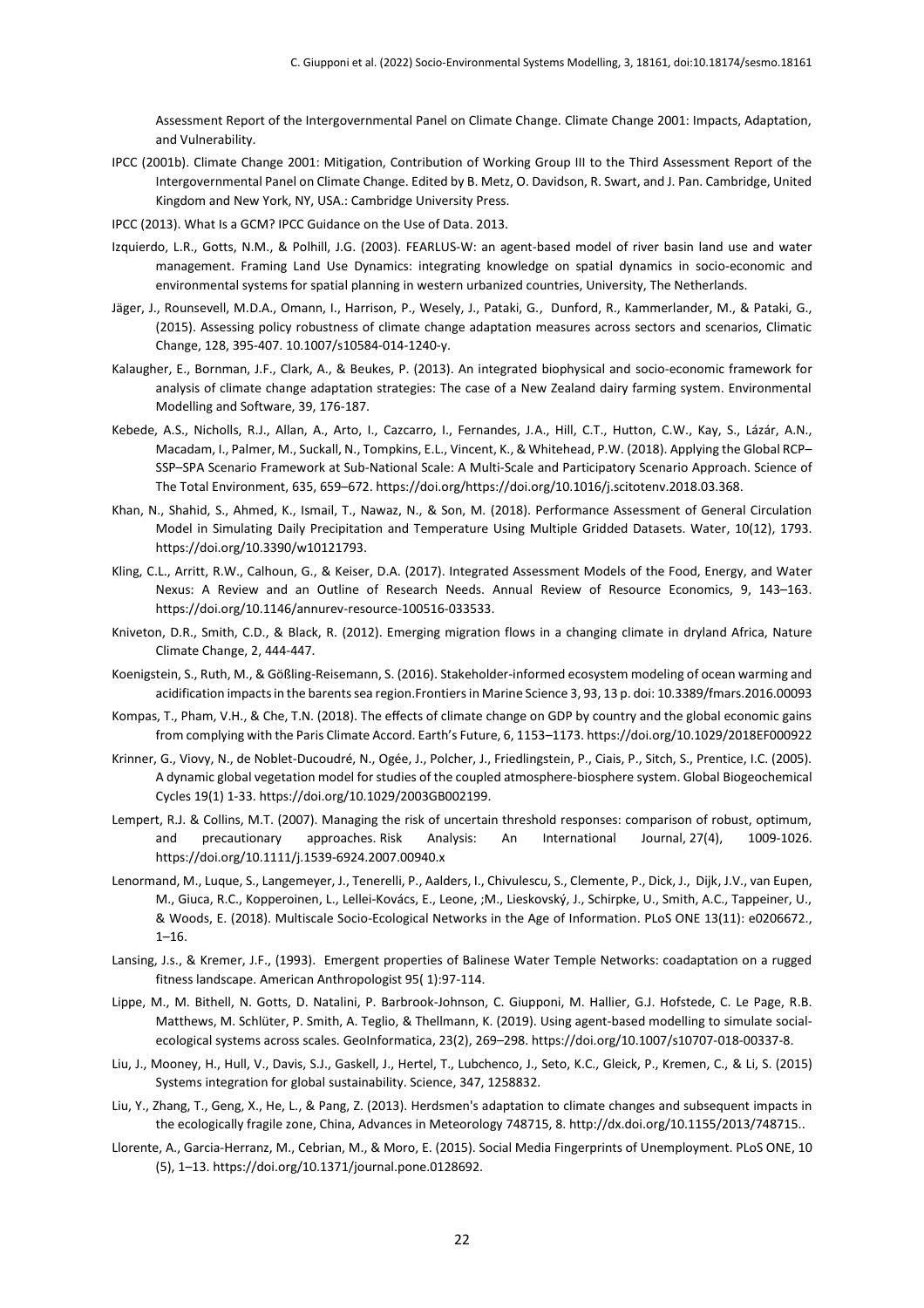- Lu, X., Wrathall, D.J., Sundsøy, P.R., Nadiruzzaman, M., Wetter, E., Iqbal, A., Qureshi, T., Tatem, A., Canright, G., Engø-Monsen, K., & Bengtsson, L. (2016). Unveiling hidden migration and mobility patterns in climate stressed regions: A longitudinal study of six million anonymous mobile phone users in Bangladesh. Global Environmental Change, 38, 1- 7.
- Lynam, T., Mathevet, R., Etienne, M., Stone-Jovicich, S., Leitch, A., Jones, N., Ross, H., Du Toit, D., Pollard, S., Biggs, H., & Perez, P. (2012). Waypoints on a journey of discovery: mental models in human-environment interactions. Ecology and Society, 17 (3), 23.
- Martin, G., Martin-Clouaire, R. and Duru, M. (2013). Farming system design to feed the changing world. A review, Agronomy for Sustainable Development 33, pp 131-149. 10.1007/s13593-011-0075-4.
- Martínez-López, J., Bergillos, R.J., Bonet, F.J. & de Vente, J. (2019). Connecting research infrastructures, scientific and sectorial networks to support integrated management of Mediterranean coastal and rural areas. Environmental Research Letters, 14(11), 115001. https://doi.org/10.1088/1748-9326/ab4b22.
- Matsumoto, K.I. & Masui, T. (2011). Analyzing long-term impacts of carbon tax based on the imputed price, applying the AIM/CGE model. Management of Environmental Quality: An International Journal, 22(1), 33-47. https://doi.org/10.1108/14777831111098462
- McDermid, S.S., Mearns, L.O. & Ruane, A.C. (2017). Representing Agriculture in Earth System Models: Approaches and Priorities for Development. Journal of Advances in Modeling Earth Systems, 9, 2230–2265.. https://doi.org/10.1002/2016MS000749.
- Metcalf, G.E., & Stock, J.H. (2017). Integrated Assessment Models and the Social Cost of Carbon: A Review and Assessment of U.S. Experience. Review of Environmental Economics and Policy 11 (1), 80–99. https://doi.org/10.1093/reep/rew014.
- Metcalf, G., & Stock., J. (2015). The Role of Integrated Assessment Models in Climate Policy: A User's Guide and Assessment, Discussion Paper 15-68, 29 pp. https://www.belfercenter.org/sites/default/files/legacy/files/dp68\_metcalfstock.pdf
- Miralles-Wilhelm, F. (2016). Development and application of integrative modeling tools in support of food-energy-water nexus planning—a research agenda. Journal of Environmental Studies and Sciences, 6, 3–10. https://doi.org/10.1007/s13412-016-0361-1
- Mitter, H., Techen, A.-K., Sinabell, F., Helming, K., Schmid, E., Bodirsky, B.L., Holman, I., Kok, K., Lehtonen, H., Leip, A., Le Mouël, C., Mathijs, E., Mehdi, B., Mittenzwei, K., Mora, O., Øistad, K., Øygarden, L., Priess, J.A., Reidsma, P., Schaldach, R., & Schönhart, M. (2020). Shared Socio-economic Pathways for European agriculture and food systems: The Eur-Agri-SSPs. Global Environmental Change, 65, 102159 https://doi.org/10.1016/j.gloenvcha.2020.102159.
- Moore, R.V., & Tindall, C.I. (2005). An overview of the open modelling interface and environment (the OpenMI). Environmental Science & Policy, 8(3), 279-286. https://doi.org/10.1016/j.envsci.2005.03.009.
- Müller, B., Balbi, S., Buchmann, C. M., De Sousa, L., Dressler, G., Groeneveld, J, Klassert, C.J., Le, Q.B., Millington, J.D.A.,
- Nolzen, H., Parker, DC., Polhill J.G., Schlüter, M., Schulze, J., Schwarz, N., Sun, Z., Taillandier, P., & Weise, H. (2014). Standardised and transparent model descriptions for agent-based models: Current status and prospects. Environmental Modelling and Software, 55, 156-163
- Naivinit, W., C. Le Page, G. Trébuil, & Gajaseni, N. (2010). Participatory agent-based modeling and simulation of rice production and labor migrations in Northeast Thailand. Environmental Modelling and Software, 25(11), 1345-1358. https://doi.org/10.1016/j.envsoft.2010.01.012.
- Neumann, K., & Hilderink, H. (2015). Opportunities and challenges for investigating the environment-migration nexus. Human Ecology, 43(2), 309-322.
- Nikas A., Doukas H., Papandreou A. (2019) A Detailed Overview and Consistent Classification of Climate-Economy Models. In: Doukas H., Flamos A., Lieu J. (eds) Understanding Risks and Uncertainties in Energy and Climate Policy. Springer, Cham.1-54. https://doi.org/10.1007/978-3-030-03152-7\_1.
- Noble, I.R., Huq, S., Anokhin, Y.A., Carmin, J., Goudou, D., Lansigan, F.P., Osman-Elasha, B. & Villamizar, A. (2014). Adaptation needs and options. In Climate Change 2014: Impacts, Adaptation, and Vulnerability. Part A: Global and Sectoral Aspects. Contribution of Working Group II to the Fifth Assessment Report of theIntergovernmental Panel on Climate Change [Field, C.B., V.R. Barros, D.J. Dokken, K.J. Mach, M.D. Mastrandrea,T.E. Bilir, M. Chatterjee, K.L. Ebi, Y.O. Estrada, R.C. Genova, B. Girma, E.S. Kissel, A.N. Levy, S. MacCracken,P.R. Mastrandrea, and L.L. White (eds.)]. Cambridge University Press, Cambridge, United Kingdom and NewYork, NY, USA, pp. 833-868.
- O'Gorman, P.A. & Dwyer, J.G. (2018). Using machine learning to parameterize moist convection: Potential for modeling of climate, climate change, and extreme events. Journal of Advances in Modeling Earth Systems, 10(10), 2548-2563.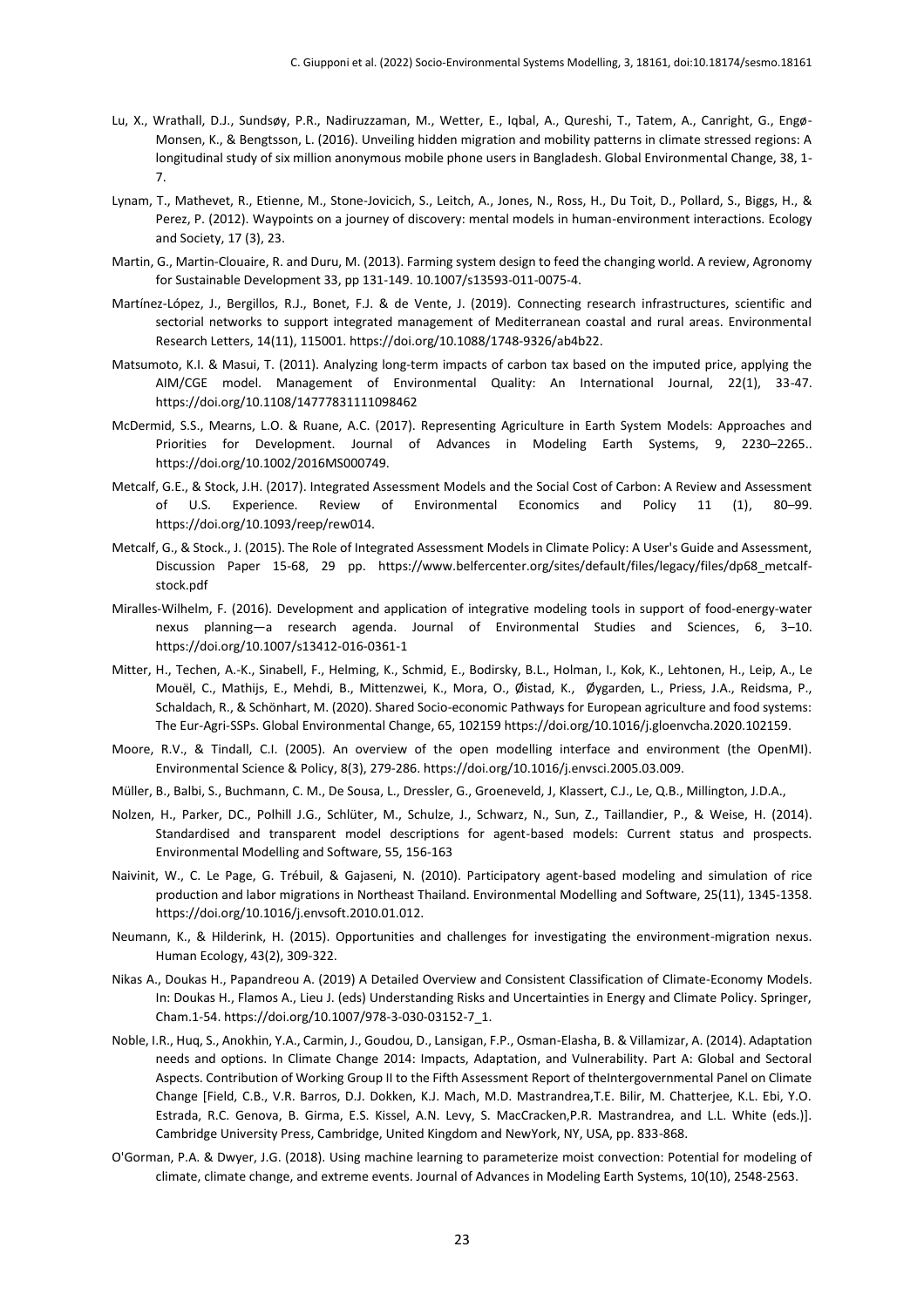- Onnela, J.P, Saramäki, J., Hyvönen, J., Szabó, G., Lazer, D., Kaski, K., Kertész, J., & Barabási, A.L. (2007). Structure and Tie Strengths in Mobile Communication Networks. Proceedings of the National Academy of Sciences of the United States of America, 104 (18),7332–7336. https://doi.org/10.1073/pnas.0610245104.
- O'Neill, B.C., Kriegler, E., Riahi, K., Ebi, K.L., Hallegatte, S., Carter, T.R., Mathur, R., & van Vuuren, D.P. (2014). A new scenario framework for climate change research: the concept of shared socioeconomic pathways. Climatic change, 122(3), 387-400. https://doi.org/10.1007/s10584-013-0905-2
- O'Sullivan, D. (2008). Geographical information science: agent-based models. Progress in Human Geography 32(4), 541-550*.*
- Palla, G., Barabási, A.L. & Vicsek, T. (2007). Quantifying Social Group Evolution. Nature, 446 (7136), 664–67. https://doi.org/10.1038/nature05670.
- Palmer, P., Smith, M. (2014). Earth systems: Model human adaptation to climate change. Nature 512, 365–366. <https://doi.org/10.1038/512365a>
- Pande, S., & Sivapalan, M. (2017). Progress in socio-hydrology: A meta-analysis of challenges and opportunities. WIREs Water, 4, 1–18. https://doi.org/10.1002/wat2.1193.
- Patt, A.G., van Vuuren, D.P., Berkhout, F., Aaheim, A., Hof, A.F., Isaac, M., & Mechler, R. (2010). Adaptation in integrated assessment modeling: where do we stand? Climatic Change, 99(3-4), 383-402. https://doi.org/10.1007/s10584-009- 9687-y
- Pearson, S.D. (2020) Encryption Methods in Protecting Cloud Data when Adopting Cloud Solutions: A Delphi Study. PhD Thesis, Capella University, MN., USA.
- Pérez-Blanco, C.D., Essenfelder, A.H., & Gutiérrez-Martín, C. (2020). A tale of two rivers: Integrated hydro-economic modeling for the evaluation of trading opportunities and return flow externalities in inter-basin agricultural water markets. Journal of Hydrology, 584, 124676. https://doi.org/10.1016/j.jhydrol.2020.124676.
- Pérez-Blanco, C.D., H. González-López, & Hrast-Essenfelder, A. (2021). Beyond piecewise methods: Modular integrated hydroeconomic modeling to assess the impacts of adaptation policies in irrigated agriculture. Environmental Modelling and Software, 136, 104943. https://doi.org/10.1016/j.envsoft.2020.104943
- Phillips, N.A. (1956). The General Circulation of the Atmosphere: A Numerical Experiment. Quarterly Journal of the Royal Meteorological Society, 82 (352), 123–164. https://doi.org/10.1002/qj.49708235202.
- Rashidi, T.H., Abbasi, A., Maghrebi, M., Hasan, S., & Waller, T.S. (2017). Exploring the Capacity of Social Media Data for Modelling Travel Behaviour: Opportunities and Challenges. Transportation Research Part C: Emerging Technologies, 75, 197–211. https://doi.org/10.1016/j.trc.2016.12.008.
- Ratter, B.M.W. (2012). Complexity and Emergence Key Concepts in Non-Linear Dynamic Systems. In: Human-Nature Interactions in the Anthropocene: Potentials of Social-Ecological Systems Analysis, Glaser, M., Krause, G., Ratter, B.M.W., Welp, M. (eds.) pp. 90–104. https://doi.org/10.4324/9780203123195.
- Reichler, T., & Kim, J., (2008). How Well Do Coupled Models Simulate Today's Climate? Bulletin of the American Meteorological Society, 89 (3), 303–311. https://doi.org/10.1175/BAMS-89-3-303.
- Roberts, H., Sadler, J., & Chapman, L. (2017). Using Twitter to Investigate Seasonal Variation in Physical Activity in Urban Green Space. Geo: Geography and Environment, 4 (2). e00041. https://doi.org/10.1002/geo2.41.
- Rolnick, D., Donti, P.L., Kaack, L.H., Kochanski, K., Lacoste, A., Sankaran, K., Ross, A.S., Milojevic-Dupont, N., Jaques, N., Waldman-Brown, A. and Luccioni, A. (2019). Tackling climate change with machine learning arXiv preprint arXiv:1906.05433.
- Rosenzweig, C., Elliott, J., Deryng, D., Ruane, A.C. Müller, C., Arneth, A., Boote, K.J., Folberth, C., Glotter, M., Khabarov, N., Neumann, K., Piontek, F., Pugh, T.A.M., Schmid, E., Stehfest, E., Yang, H., & Jones, J.W. (2014). Assessing Agricultural Risks of Climate Change in the 21st Century in a Global Gridded Crop Model Intercomparison. Proceedings of the National Academy of Sciences of the United States of America, 111 (9), 3268–3273. https://doi.org/10.1073/pnas.1222463110.
- Ruiz-Euler, A., Privitera, F., Giuffrida, D., Lake, B., & Zara, I. (2020). Mobility Patterns and Income Distribution in Times of Crisis: US Urban Centers During the COVID-19 Pandemic. Available at SSRN 3572324. https://dx.doi.org/10.2139/ssrn.3572324
- Rutherford, T.F. (1999). Applied general equilibrium modeling with MPSGE as a GAMS subsystem: An overview of the modeling framework and syntax. Computational Economics, 14(1-2), 1-46. https://doi.org/10.1023/A:1008655831209
- Sansilvestri, R., Cuccarollo, M., Frascaria-Lacoste, N., Benito-Garzon, M., & Fernandez-Manjarrés, J. (2020) Evaluating climate change adaptation pathways through capital assessment: five case studies of forest social-ecological systems in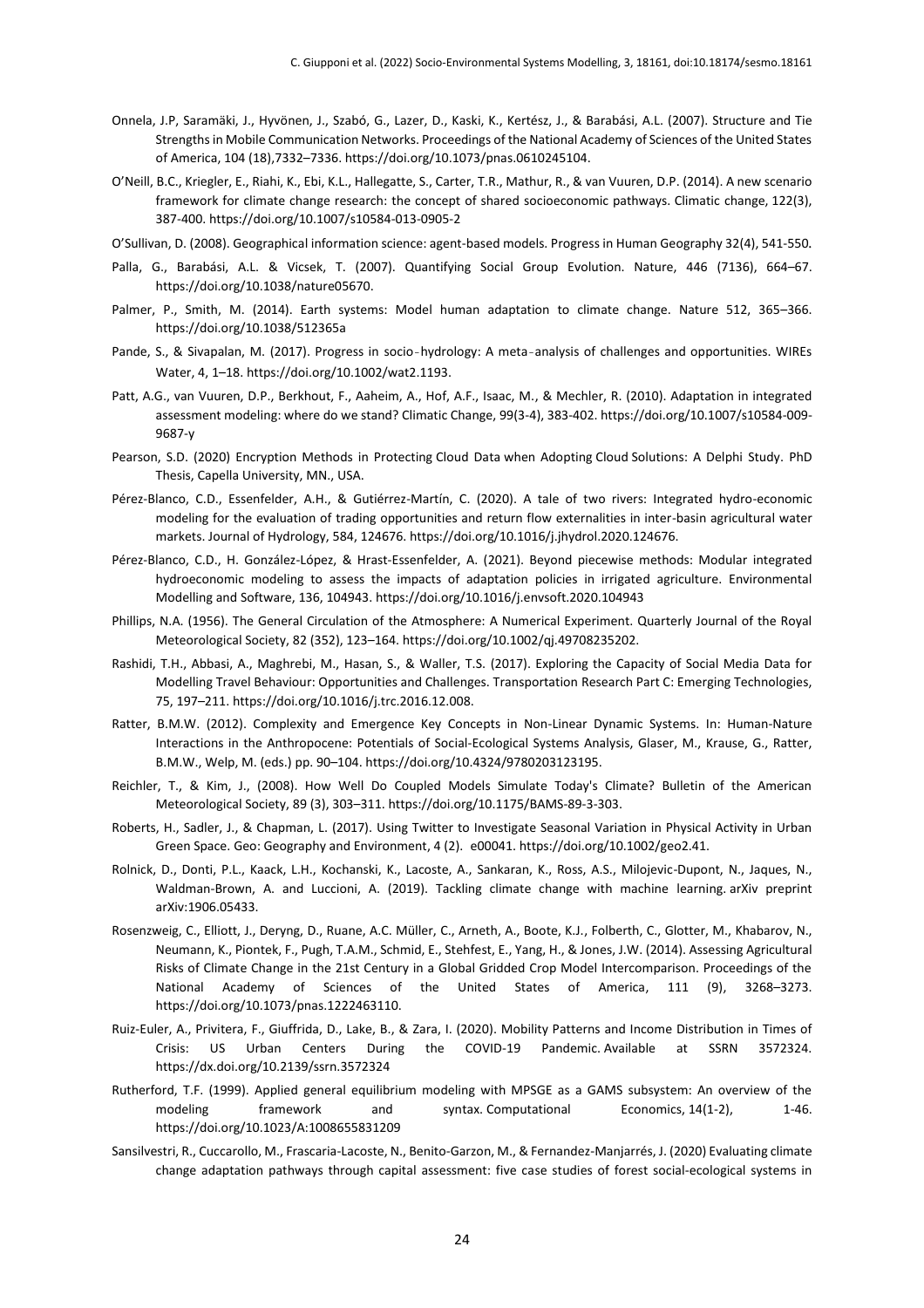France. Sustainability Science, 15, 539-553.

- Satterthwaite, D. (2009). The implications of population growth and urbanization for climate change. Environment and urbanization, 21(2), 545-567. https://doi.org/10.1177/0956247809344361
- Scheiter, S., Langan, L., & Higgins, S.T. (2013). Next-Generation Dynamic Global Vegetation Models: Learning from Community Ecology. The New Phytologisthytologist, 198 (3), 957–969. https://doi.org/10.1111/nph.12210.
- Shiraki, H., & Sugiyama, M. (2020). Back to the basic: toward improvement of technoeconomic representation in integrated assessment models. Climatic Change, 162, 13–24. https://doi.org/10.1007/s10584-020-02731-4.
- Schlüter, M., Hinkel, J., Bots, P.W.G., & Arlinghaus, R. (2014). Application of the SES Framework for Model-Based Analysis of the Dynamics of Social-Ecological Systems. Ecology and Society, 19 (1) 36. https://doi.org/10.5751/ES-05782-190136.
- Schlüter, M., Baeza, A., Dressler, G., Frank, K., Groeneveld, J., Jager, W., Janssen, M.A., McAllister, R.R., Müller, B., Orach, K., Schwarzh, N., & Wijermansa, N. (2017). A framework for mapping and comparing behavioral theories in models of social-ecological systems. Ecological Economics, 131, 21–35.
- Schulze, J., Müller, B., Groeneveld, J., & Grimm, V. (2017). Agent-based modelling of social-ecological systems: achievements, challenges, and a way forward. Journal of Artificial Societies and Social Simulation, 20 (2), art. 8. https://doi.org/10.18564/jasss.3423.
- Simon, H.A. (1978). Rationality as process and as product of thought. The American Economic Review, 68(2), 1–16.
- Steffen, W., Broadgate, W., Deutsch, L., Gaffney, O., & Ludwig, C. (2015). The trajectory of the Anthropocene: The Great Acceleration. The Anthropocene Review, 2(1), 81-98. doi:10.1177/2053019614564785
- Steffen, W., Grinevald, J., Crutzen, P., & McNeill, J. (2011). The Anthropocene: Conceptual and Historical Perspectives. Philosophical Transactions of the Royal Society. Series A, Mathematical, Physical, and Engineering Sciences, 369 (1938), 842–867. https://doi.org/10.1098/rsta.2010.0327.
- Steger, C., S. Hirsch, C. Cosgrove, S. Inman, E. Nost, X. Shinbrot, J.P.R. Thorn, D.G. Brown, A. Grêt-Regamey, B. Müller, R.S. Reid, C. Tucker, B. Weibel, & Klein, J.A. (2021). Linking model design and application for transdisciplinary approaches in social-ecological systems. Global Environmental Change, 66, 102201.
- Stehfest, E., van Vuuren, D., Kram, T., & Bouwman, L. (2014). Integrated Assessment of Global Environmental Change with IMAGE 3.0: Model Description and Policy Applications. PBL Netherlands Environmental Assessment Agency, The Hague, NL, 366 p.
- Stocker, T.F., Dahe, Q., Plattner, G.J., Alexander, L.V., Allen, S.K., Bindoff, N.L., Bréon, F.M., Church, J.A., Cubasch, U., Emori, S., Forster, P., Friedlingstein, P., Gillett, N., Gregory, J.M., Hartmann, D.L., Jansen, E., Kirtman, B., Knutti, R., Krishna Kumar, K., Lemke, P., Marotzke, J., Masson-Delmotte, V., Meehl, G.A., Mokhov, I.I., Piao, S., Ramaswamy, V., Randall, D., Rhein, M., Rojas, M., Sabine, C., Shindell, D., Talley, L.D., Vaughan, D.G., & Xie, S.-P.(2013). Technical Summary. In Climate Change 2013: The Physical Science Basis. In Stocker, T.F., Qin, D., Plattner, G.K., Tignor, M., Allen, S.K., Boschung, J., Nauels, A., Bex, V., Xia, Y., & Midgley, P.M. (eds) Contribution of Working Group I to the Fifth Assessment Report of the Intergovernmental Panel on Climate Change. Cambridge, United Kingdom and New York, NY, USA.: Cambridge University Press.
- Topping, C.J., Høye, T.T., & Olesen, C.R. (2010). Opening the black box—Development, testing and documentation of a mechanistically rich agent-based model. Ecological Modelling, 221(2), 245-255. https://doi.org/10.1016/j.ecolmodel.2009.09.014.
- Turner, K.G., Anderson, S., Gonzales-Chang, M., Costanza, R., Courville, S., Dalgaard, T., Dominati, E., Kubiszewski, I., Ogilvy, S., Porfirio, L., Ratna, N. Sandhu, H., Sutton, P.C., Svenning, J-C., Turner, G.M., Varennes, Y.-D., Voinov, A., Wratten, S. (2016). A Review of Methods, Data, and Models to Assess Changes in the Value of Ecosystem Services from Land Degradation and Restoration. Ecological Modelling 319, 190–207. https://doi.org/10.1016/j.ecolmodel.2015.07.017.
- UNEP (2019) Frontiers 2018/19 Emerging Issues of Environmental Concern. United Nations Environment Programme, Nairobi. ISBN: 9789280737370 https://www.unep.org/resources/frontiers-201819-emerging-issues-environmentalconcern.
- Valbuena, D., Verburg, P.H., & Bregt, A.K. (2008). A method to define a typology for agent-based analysis in regional landuse research, Agriculture, Ecosystems & Environment 128, 27-36. https://doi.org/10.1016/j.agee.2008.04.015.
- Van Asselt, M.B. and Rotmans, J. (2002). Uncertainty in integrated assessment modelling. Climatic change, 54(1-2), 75-105. https://doi.org/10.1023/A:1015783803445.
- van der Hoog, S. (2017). Deep learning in (and of) agent-based models: A prospectus. arXiv preprint arXiv:1706.06302.
- van Oijen, M., Bellocchi, G., Höglind, M. (2018). Effects of Climate Change on Grassland Biodiversity and Productivity: The Need for a Diversity of Models. Agronomy, 8(2), 14.